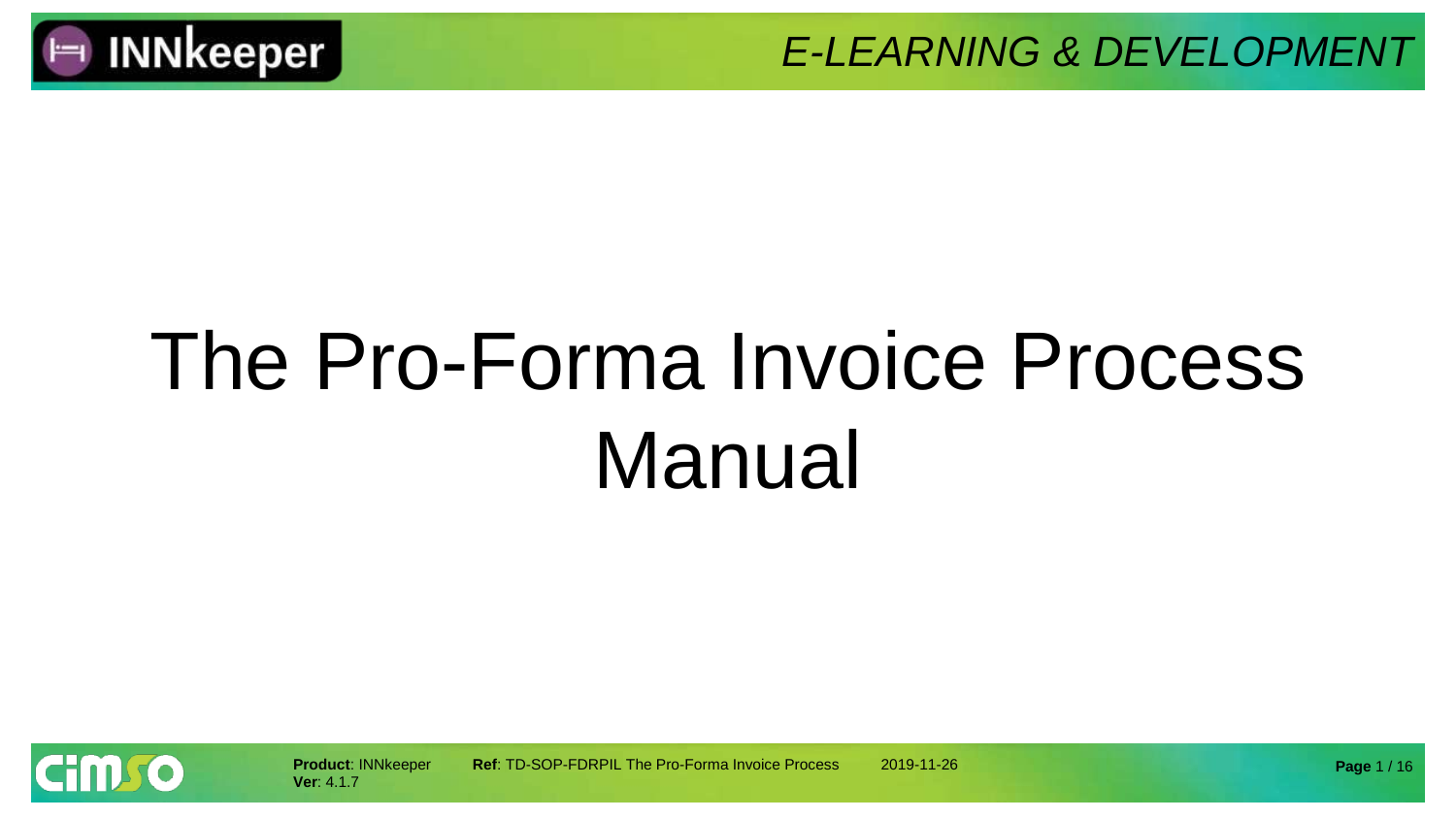

#### **What Is A Sale?**

A sale it the terminology for the action when money and invoice are exchanged for goods or services

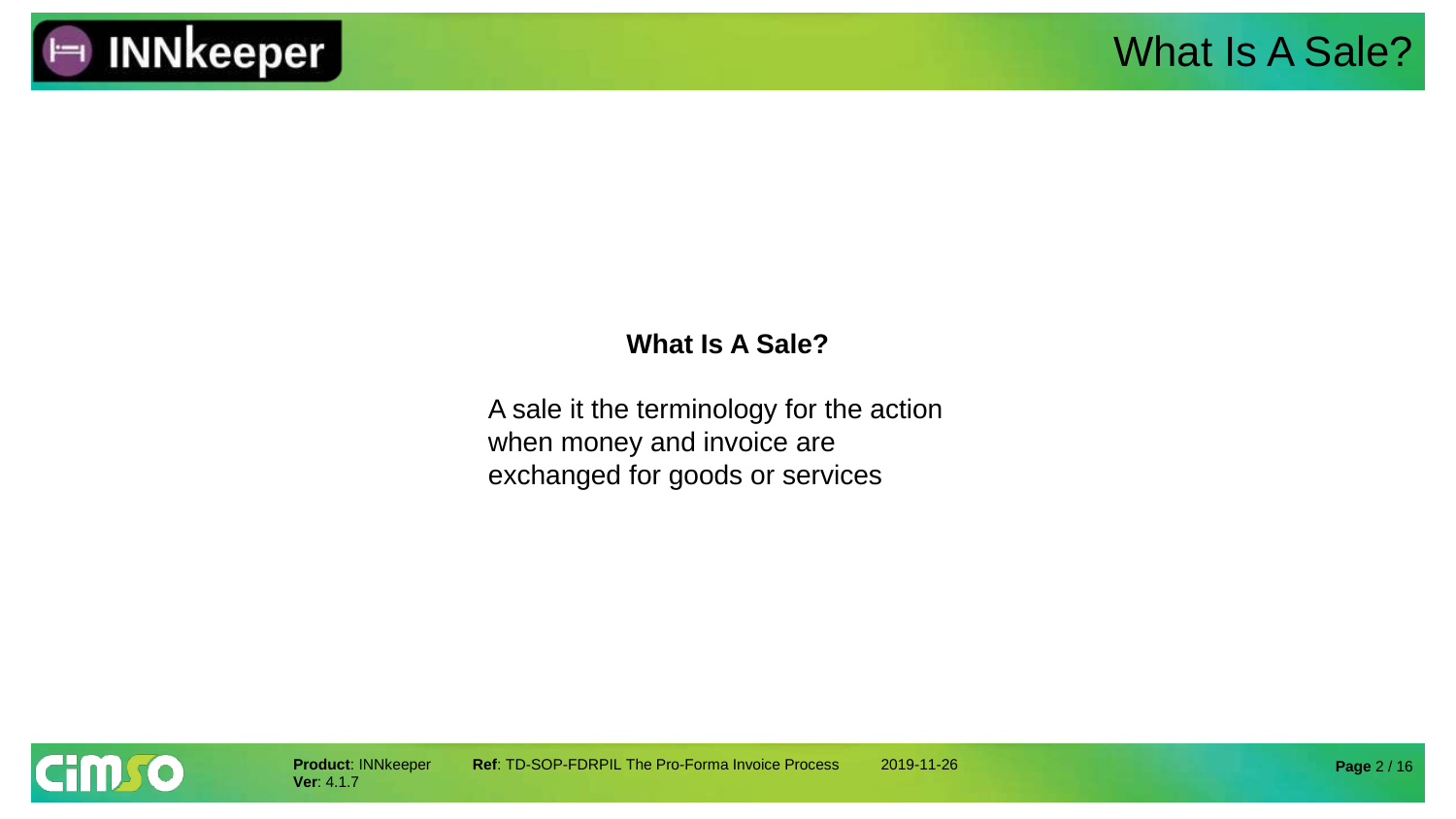

### The Wheel: Customer Centric Design



#### **CUSTOMER CENTRIC DESIGN**

- **Identify** CDP customer data platform with extensive CRM
- **Connect** Single or bulk blast e-mail, SMS, fax and snail-mail
- **Collaborate** Local server to Web and mobile device data interchange
- **Live** Food, Beverage and Retail points of sale with stock control and procurement
- **Play** Schedule and manage Golf, SPA and Leisure activities
- **Rest** Reservations, Lodging PMS, Leasing and Timeshare
- **Finance** GAAP, IAS and IFRS financial control to balance sheet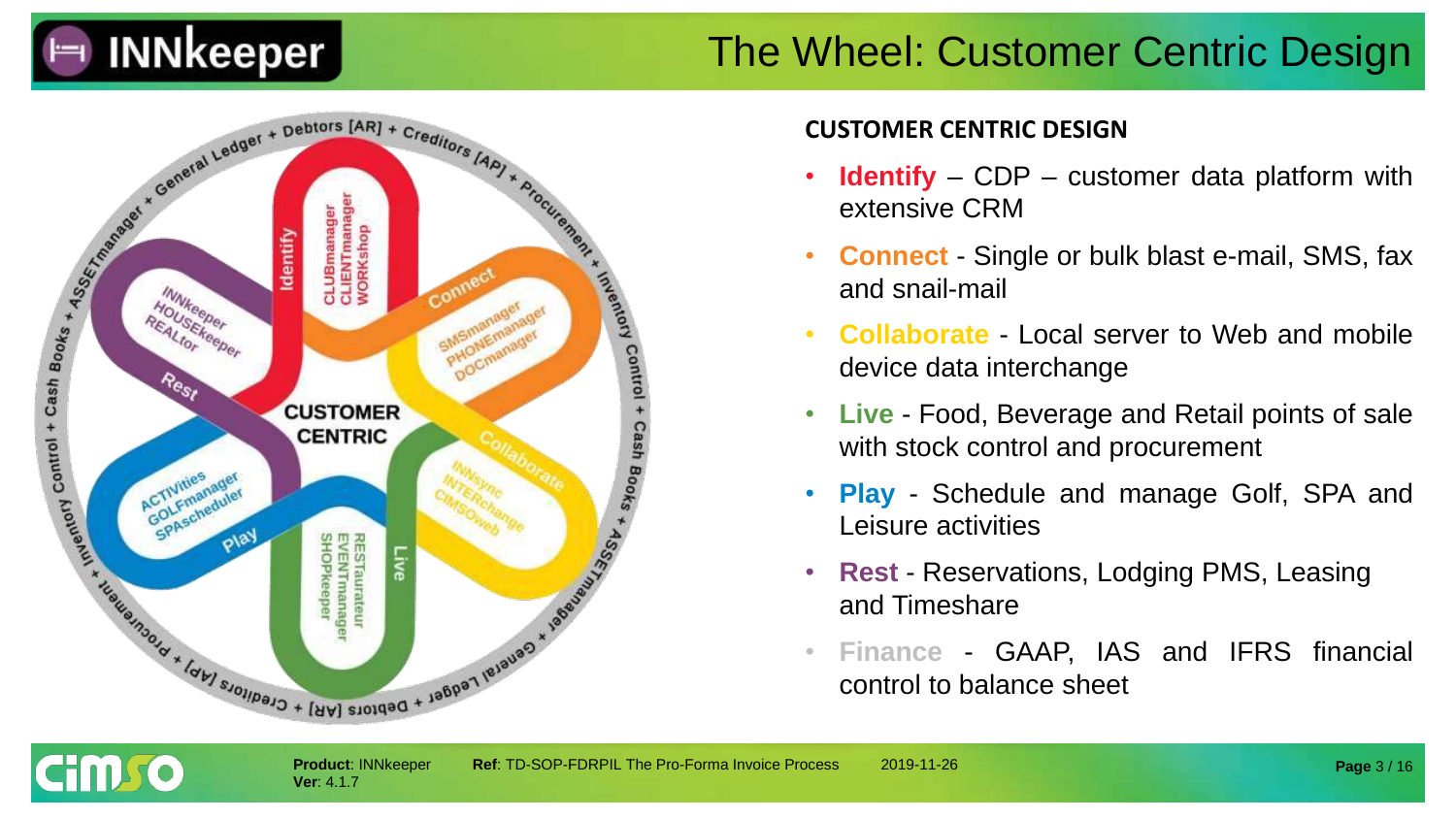

### Logging Into Administration

|                      | <b>CHILLIO</b> Menu |                                         |                                                                 |                                                        |            |                                   |
|----------------------|---------------------|-----------------------------------------|-----------------------------------------------------------------|--------------------------------------------------------|------------|-----------------------------------|
| (  - 1               | Administration      |                                         |                                                                 |                                                        |            |                                   |
|                      | Golfer              |                                         |                                                                 |                                                        |            |                                   |
| கூ                   | ActivityScheduler   |                                         |                                                                 |                                                        |            |                                   |
| S                    | SpaScheduler        | $\vdash$                                | <b>INNkeeper</b>                                                | <b>CHILL TO</b>                                        |            |                                   |
| Ø                    | Restaurateur        |                                         |                                                                 | <b>Customer Centric Integrated Management Software</b> |            |                                   |
| Ų                    | ShopKeeper          | V4.1.7b11143                            |                                                                 |                                                        | 8d647da    |                                   |
| $\Phi$               | AssetManager        | Language                                | English (United Kingdom)                                        | $\vee$                                                 |            | Start your CiMSO Menu, select the |
| $\bullet$            | WebRes              | Database                                | CIMSODemo_V417 on vmserver<br><b>MAIN Imperial Palace Rooms</b> | $\checkmark$                                           |            | Administration. Use your given    |
| $\mathbf{\hat{z}}$   | InnSync             | Location<br>Login ID                    | master                                                          |                                                        |            | Login ID and Password to log in   |
| 高级                   | Fax Server          | Password                                |                                                                 |                                                        |            |                                   |
|                      |                     |                                         |                                                                 |                                                        |            |                                   |
|                      | Phoneman            |                                         | dentification                                                   | Password<br><b>√Log In</b>                             |            |                                   |
| 8                    | TimeKeeper          |                                         |                                                                 |                                                        |            |                                   |
| $\mathbf{G}^{\circ}$ | Configuration       |                                         |                                                                 |                                                        |            |                                   |
| C                    | <b>EXEUP</b>        |                                         |                                                                 |                                                        |            |                                   |
|                      | Close Menu          |                                         |                                                                 |                                                        |            |                                   |
| ×                    | Exit Menu           |                                         |                                                                 |                                                        |            |                                   |
|                      |                     | <b>Product: INNkeeper</b><br>Ver: 4.1.7 | Ref: TD-SOP-FDRPIL The Pro-Forma Invoice Process                |                                                        | 2019-11-26 | Page 4 / 16                       |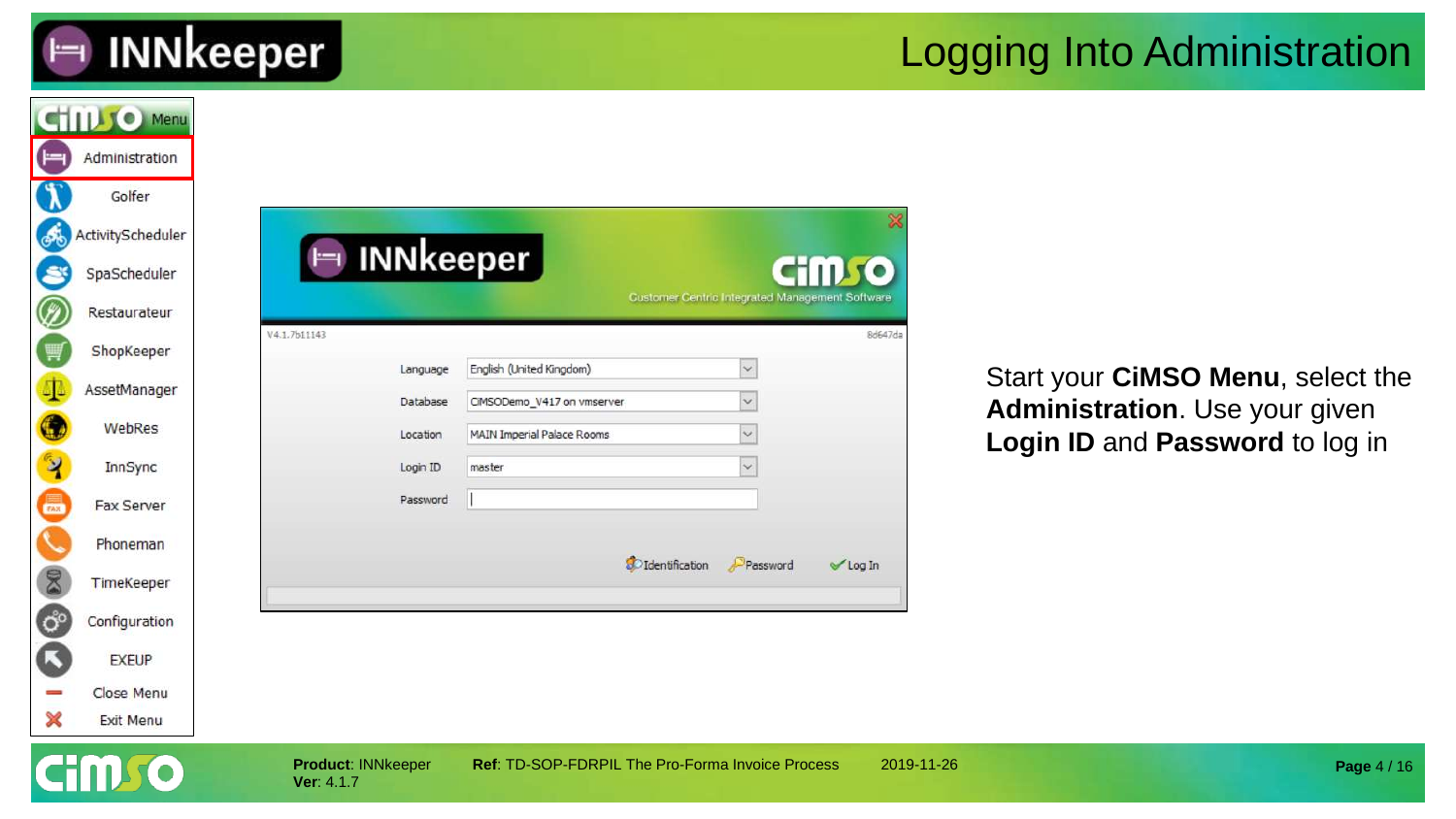

### Administration

| Shortcuts               | <b>SR</b> Clients       | Reservations | *Property                             | Products/Servi                                                                                                            | Task Manager                | Workflow |                | $\blacksquare$ Tickets |
|-------------------------|-------------------------|--------------|---------------------------------------|---------------------------------------------------------------------------------------------------------------------------|-----------------------------|----------|----------------|------------------------|
| 8ļe                     | $\overline{z}$          | 12           | <b>By Visuals</b><br><b>B</b> urks    | $\begin{tabular}{ c c } \hline & \text{New} & \text{New} \\ \hline \text{Transactions} & \end{tabular}$<br><b>S</b> Tasks | View Client<br>Transactions |          | Reports        | Manage Cards           |
| $P$ Search              |                         |              |                                       |                                                                                                                           |                             |          |                |                        |
| Search in               | [All Client Keywords]   | $\sim$       | for words starting with (fast search) | $[\infty]$                                                                                                                |                             |          | O              |                        |
| Memberships Client Code | a<br>V P<br>Main Member | Company      | Surname                               | F Frst Name                                                                                                               | Initials                    | Title    | Contact Detail |                        |
|                         |                         |              |                                       |                                                                                                                           |                             |          |                |                        |
|                         |                         |              |                                       |                                                                                                                           |                             |          |                |                        |
|                         |                         |              |                                       |                                                                                                                           |                             |          |                |                        |
|                         |                         |              |                                       |                                                                                                                           |                             |          |                |                        |
|                         |                         |              |                                       |                                                                                                                           |                             |          |                |                        |
|                         |                         |              |                                       |                                                                                                                           |                             |          |                |                        |
|                         |                         |              |                                       |                                                                                                                           |                             |          |                |                        |
|                         |                         |              |                                       |                                                                                                                           |                             |          |                |                        |
|                         |                         |              |                                       |                                                                                                                           |                             |          |                |                        |
|                         |                         |              |                                       |                                                                                                                           |                             |          |                |                        |
|                         |                         |              |                                       | There are more than 1000 records<br>matching the current criteria.                                                        |                             |          |                |                        |
|                         |                         |              |                                       | Please refine your search.                                                                                                |                             |          |                |                        |
|                         |                         |              |                                       | Click here to show all matches.                                                                                           |                             |          |                |                        |
|                         |                         |              |                                       |                                                                                                                           |                             |          |                |                        |
|                         |                         |              |                                       |                                                                                                                           |                             |          |                |                        |
|                         |                         |              |                                       |                                                                                                                           |                             |          |                |                        |
|                         |                         |              |                                       |                                                                                                                           |                             |          |                |                        |
|                         |                         |              |                                       |                                                                                                                           |                             |          |                |                        |
|                         |                         |              |                                       |                                                                                                                           |                             |          |                |                        |
|                         |                         |              |                                       |                                                                                                                           |                             |          |                |                        |
|                         |                         |              |                                       |                                                                                                                           |                             |          |                |                        |
|                         |                         |              |                                       |                                                                                                                           |                             |          |                |                        |
|                         |                         |              |                                       |                                                                                                                           |                             |          |                |                        |
|                         |                         |              |                                       |                                                                                                                           |                             |          |                |                        |
|                         |                         |              |                                       |                                                                                                                           |                             |          |                |                        |

**Ver**: 4.1.7

O

**Product**: INNkeeper **Ref**: TD-SOP-FDRPIL The Pro-Forma Invoice Process 2019-11-26

Once logged into Administration, you are able to navigate through the database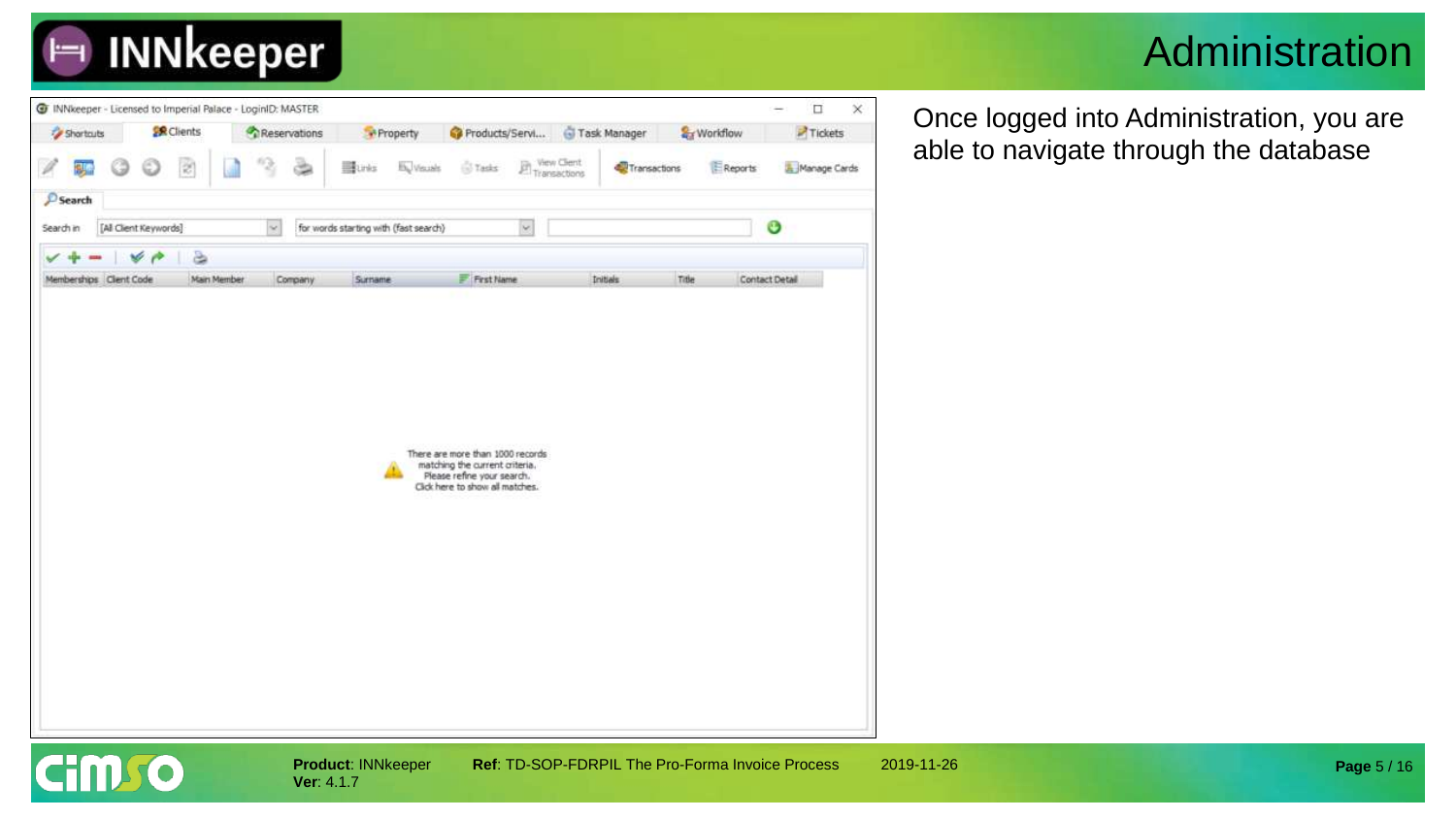### Navigation: The Pro-Forma Invoice Retrieval Process



Navigation: The Pro-Forma Invoice Retrieval Posting Process

#### ❶ **Clients** tab ❷ Select the **Transactions** button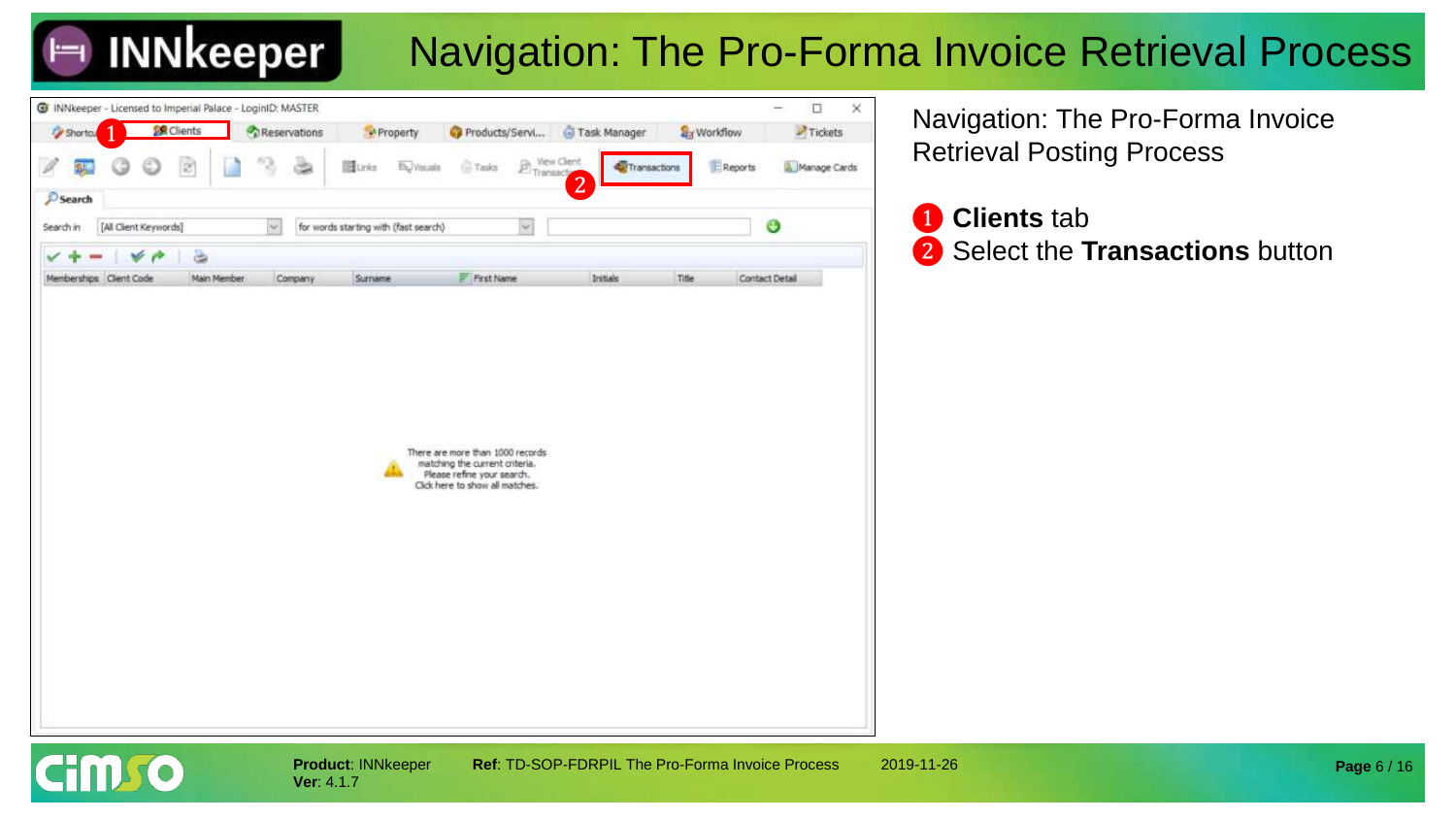

### Navigation: The Pro-Forma Invoice Retrieval Process



Navigation: The Pro-Forma Invoice Retrieval Posting Process

- **Clients** tab ❷ Select the **Transactions** button ❸ **Select Transaction Type** window **4** Debtors tab
- ❺ Select the **Sales Invoice [DIN]** button

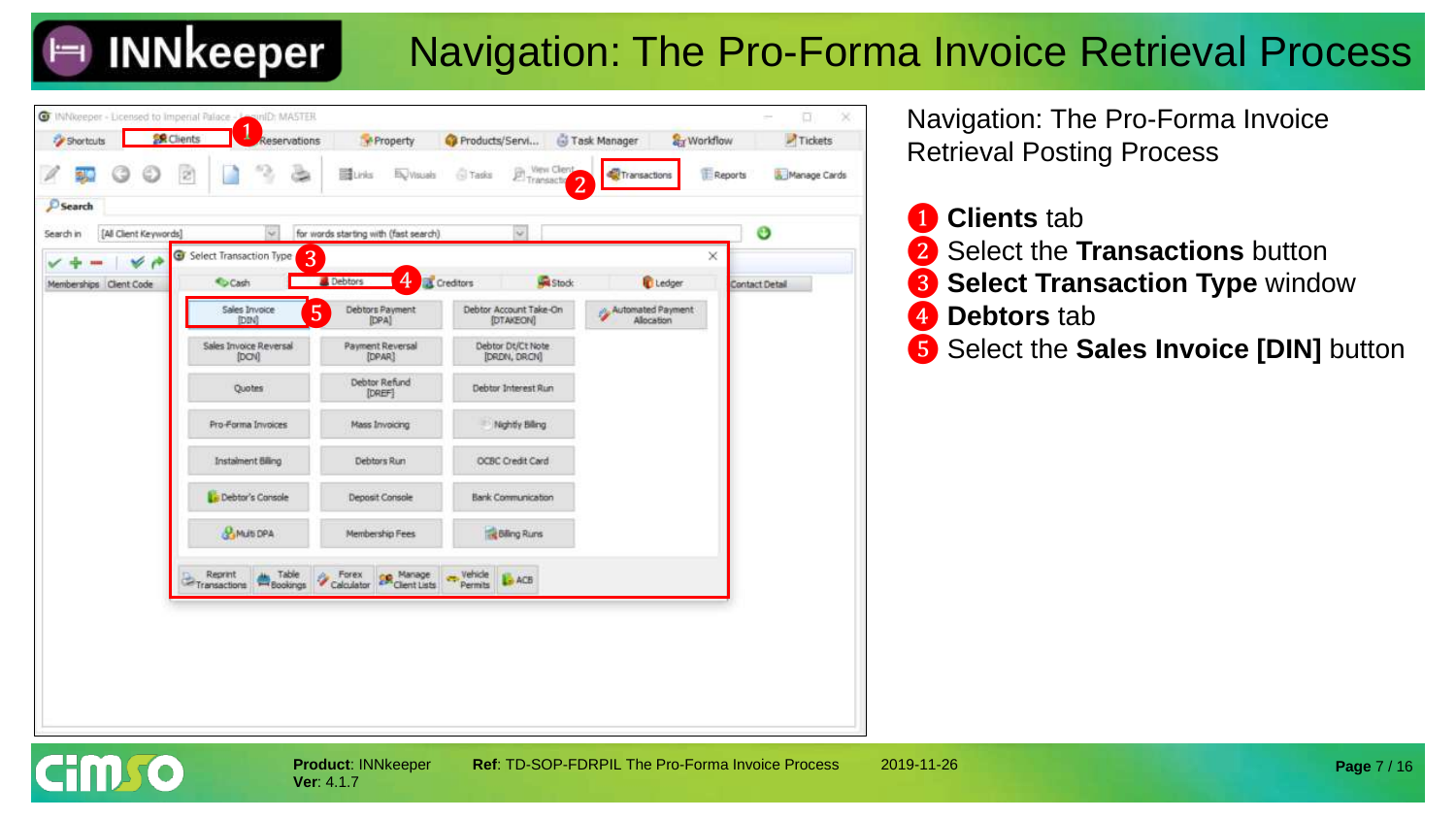### The Pro-Forma Invoice Retrieval Process

| Search in            | <b>Search Options</b><br>[All Client Keywords] |                   | for words starting with<br>$\sim$ |            | weste      | $\boxed{2}$             |                 |    |
|----------------------|------------------------------------------------|-------------------|-----------------------------------|------------|------------|-------------------------|-----------------|----|
|                      |                                                |                   |                                   |            |            |                         |                 |    |
| 9.20                 |                                                |                   |                                   |            |            |                         |                 | è  |
| Type Client Code     | Main Member                                    | Member Number     | Member Join Date                  | Surname    | First Name | Initials                | Company         | M  |
| <b>NEW NWFA0001</b>  | <b>[MAIN]</b>                                  |                   |                                   |            |            |                         |                 |    |
| NБ<br>ROSE0006       | [MAIN]                                         |                   |                                   | Rosenstein | Charles    | c.                      | <b>Raubex</b>   | M  |
| чS<br>RRWE0002       | [MAIN]                                         |                   |                                   | Weste      | Samnuel    | s.                      | Rayne Of Talent | Dr |
| ыs<br>RRWE0003       | [MAIN]                                         |                   |                                   | Weste      | David      | D                       |                 | M  |
| RRWE0004             | [MAIN]                                         |                   |                                   | Weste      | Claire     | c                       |                 | M  |
| 518<br>RRWE0005      | [MAIN]                                         |                   |                                   | Weste      | Calvin     | ¢                       |                 | M  |
| RRWE0006             | [MAIN]                                         |                   |                                   | Weste      | Damon      | D                       |                 | M  |
| RRWE0007             | [MAIN]                                         |                   |                                   | Weste      | Hela       | Ħ                       |                 | Ħ  |
| 98<br>RRWE000B       | RRWTRA0005                                     |                   |                                   | Weste      | Casody     | c                       |                 |    |
| <b>COONWORD</b>      | <b>DAATIVE</b>                                 |                   |                                   | Chrysley   | mid        | n                       |                 |    |
| WEST0003             | [MAIN]                                         | <b>STMBRC2105</b> | 6 Jun 2018                        | Weste      | Mikada     | $\mathbb{M}$            | Rayne Of Talent |    |
| WEST0020<br>шъ       | [MAIN]                                         |                   |                                   | 3<br>weste | s          | $\overline{\mathbf{5}}$ | Rayne of Talent | Dr |
|                      |                                                |                   |                                   |            |            |                         |                 |    |
| мp<br>WE5T0021       | RRWEST0003                                     |                   |                                   | Weste      | Miranda    | M                       | Rayne Of Talent | M  |
| <b>JECK WTRA0005</b> | [MAIN]                                         | thedf             | 8 Apr 2019                        | Weste      | Rayne      | R.                      | Weste Travels   | M  |
|                      |                                                |                   |                                   |            |            |                         |                 |    |
|                      |                                                |                   |                                   |            |            |                         |                 |    |
|                      |                                                |                   |                                   |            |            |                         |                 |    |
|                      |                                                |                   |                                   |            |            |                         |                 |    |
|                      |                                                |                   |                                   |            |            |                         |                 |    |
|                      |                                                |                   |                                   |            |            |                         |                 |    |
|                      |                                                |                   |                                   |            |            |                         |                 |    |
|                      |                                                |                   |                                   |            |            |                         |                 |    |
|                      |                                                |                   |                                   |            |            |                         |                 |    |
|                      |                                                |                   |                                   |            |            |                         |                 |    |
|                      |                                                |                   |                                   |            |            |                         |                 |    |

**Ver**: 4.1.7

The Pro-Forma Invoice Retrieval Posting Process: Adding the Client

❶ **Select Clients** window

❷ **Fast-Search**: type in the surname of the client

❸ **Locate & Select**: select the required profile to highlight it

4 Select the **Select** button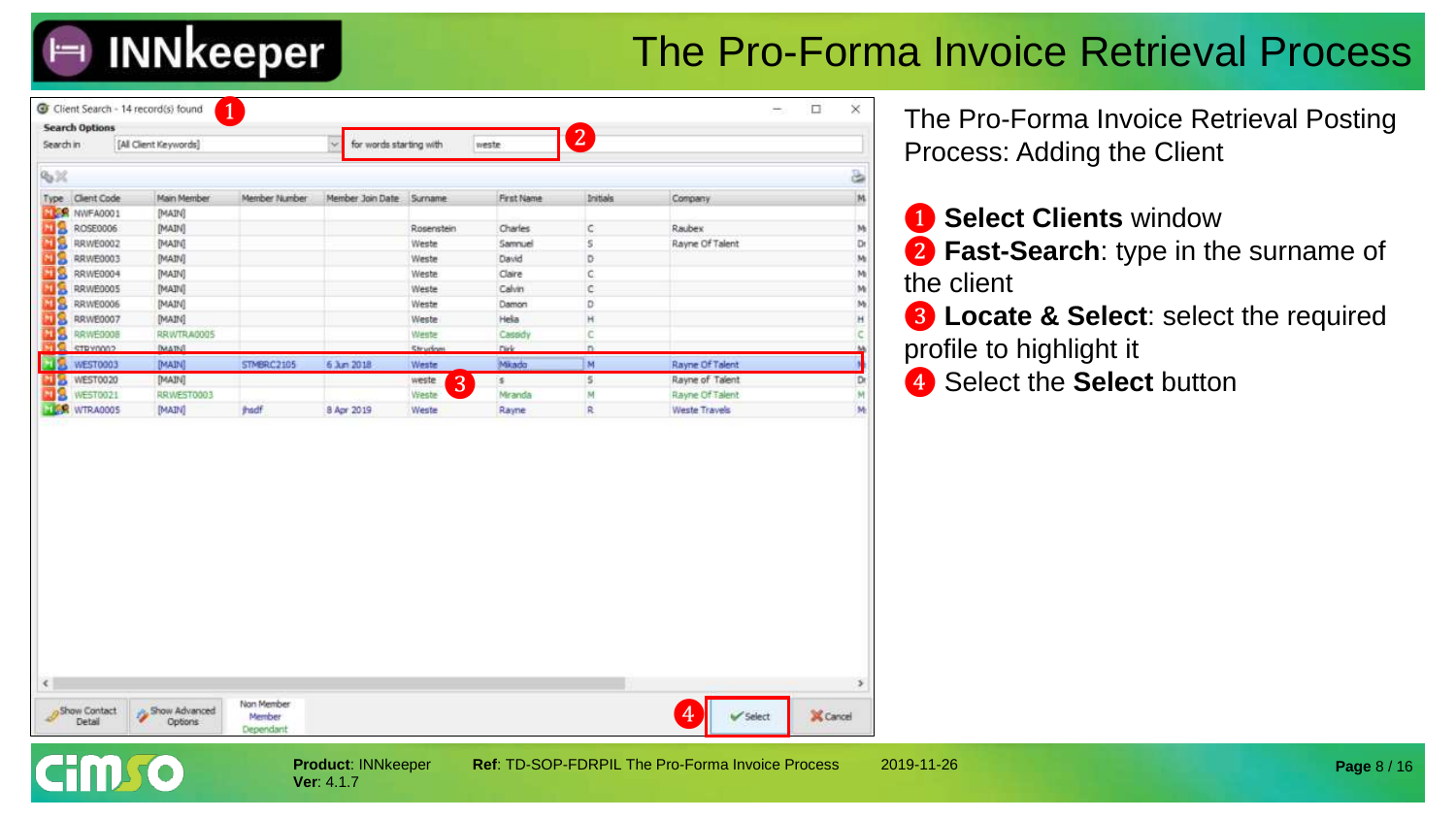### The Pro-Forma Invoice Retrieval Process

| <b>Account</b>          |                |               | 3<br><b>Debtor Detail</b>                |              |              | <b>Transaction Defaults</b> |            | <b>Transaction Detail</b> |                                                    |   |            |
|-------------------------|----------------|---------------|------------------------------------------|--------------|--------------|-----------------------------|------------|---------------------------|----------------------------------------------------|---|------------|
| Et [4298386] Ms M Weste | $\overline{2}$ | $\mathcal{P}$ |                                          | $D^{\wedge}$ | Type         | DIN Invoice                 |            | Date                      | [Today]                                            | Ö |            |
|                         |                |               | WEST0003 / STMBRC2105<br>Rayne Of Talent |              | Location     |                             | $\backsim$ | Due                       | 3 Sep 2019                                         |   | 20         |
|                         |                |               | Ms M Weste<br>13 Azalea Str              |              | Store        | [Default]                   | $\omega$   | Reference                 |                                                    | 5 |            |
|                         |                |               | Old Alberton North<br>Alberton           |              | <b>Staff</b> | MASTOO IS MASTER MASTER.    | $\backsim$ | TXIN No                   | <not posted=""></not>                              |   |            |
|                         |                |               | Gauteng                                  | v            |              |                             |            |                           | Invoice No   No Invoice Number                     |   | V,         |
| 6<br>Line Items         |                |               |                                          |              |              |                             |            |                           |                                                    |   |            |
|                         | 1229           | Wedge         | Add                                      | Clear All    |              |                             |            |                           | Foreign Currency (FC) Edits ZAR South African rand |   | $\backsim$ |
|                         |                | Scanning      | Padrage                                  |              |              |                             |            |                           |                                                    |   |            |
|                         |                |               |                                          |              |              | $\overline{7}$              |            |                           |                                                    |   |            |
|                         |                |               |                                          |              |              |                             |            |                           |                                                    |   |            |
|                         |                |               |                                          |              |              |                             |            |                           |                                                    |   |            |
|                         |                |               |                                          |              |              |                             |            |                           |                                                    |   |            |
|                         |                |               |                                          |              |              |                             |            |                           |                                                    |   |            |
|                         |                |               |                                          |              |              |                             |            |                           |                                                    |   |            |

❽ The Pro-Forma Invoice Retrieval Posting Process:

- ❶ **Process Credit Sale** window ❷ **Account**
- ❸ **Debtor Details**
- ❹ **Transaction Defaults**
- ❺ **Transactions Details:** Reference remember to add a **Reference**
- ❻ **Add A New Item** (Green plus sign) button

❼ Item(s) are now reflecting in the **Line Items** grid

❽ Select the **Post** button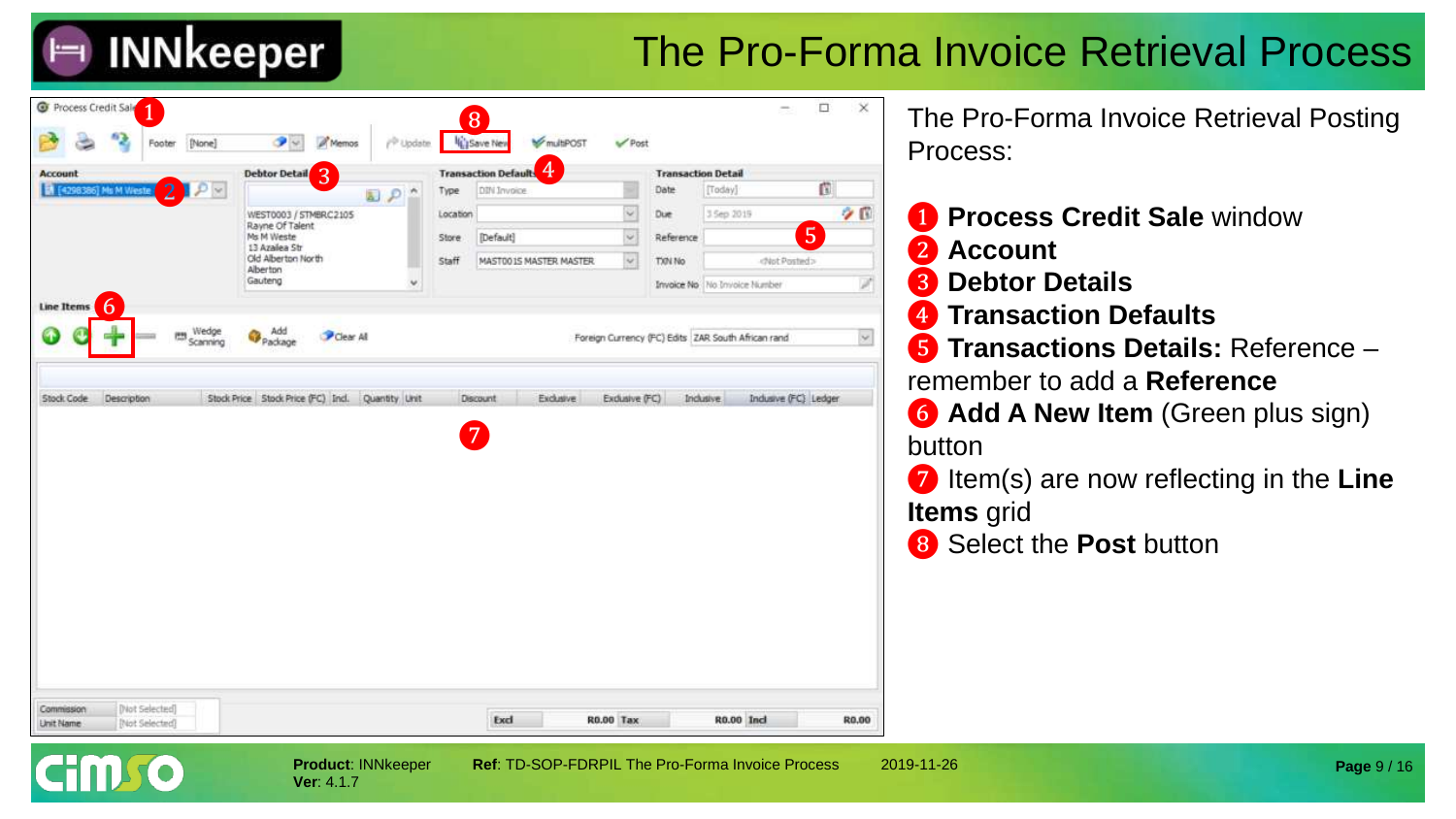### The Pro-Forma Invoice Retrieval Process

|            |                                           | G Select Pro-Forma Transaction | 1              |               |                  |                                                                           |            |         |                            |             |                       | $\Box$<br>-          | $\times$ |
|------------|-------------------------------------------|--------------------------------|----------------|---------------|------------------|---------------------------------------------------------------------------|------------|---------|----------------------------|-------------|-----------------------|----------------------|----------|
|            |                                           | 3                              |                |               |                  |                                                                           |            |         |                            |             |                       |                      |          |
| Retrieve   |                                           |                                |                |               |                  |                                                                           |            |         |                            |             |                       |                      |          |
| Type       |                                           | [DIN] Debtor's Invoice         |                |               | Date restriction | Creation date                                                             | $\backsim$ | Options | [None]                     |             | $\check{\phantom{a}}$ |                      |          |
| Batch      | $[{\color{blue} \Delta}{\color{blue} J}]$ |                                |                | $\bullet$     | Dated from       | 27 Aug 2019                                                               | f.         |         |                            |             |                       |                      |          |
| Client     |                                           | Ms M Weste                     |                | $\mathcal{P}$ | until before     | 4 Sep 2019                                                                | Ġ          |         |                            |             |                       |                      |          |
|            |                                           | ä<br>٩                         |                |               |                  |                                                                           |            |         |                            |             |                       |                      |          |
| Code       | Number:                                   | Date                           | Time           | Client Code   | Client Name      | Client Account                                                            | Staff Name |         | Reference                  | Description | Amount 1              | Amount 2             | Amount 3 |
| Offittenes | 10 <sub>1</sub>                           | 3 Sen 2019                     | 11:59          | WESTOODS      | McM Weete        | [4708'386] Me M Waste MASTER MASTER<br>[4298386] Ms M Weste MASTER MASTER |            |         | Currica #Wester L. Imprine |             | pn nn                 | 044 356 00 06 638 40 |          |
|            |                                           |                                | $\overline{2}$ |               |                  |                                                                           |            |         |                            |             |                       |                      |          |
|            |                                           |                                |                |               |                  |                                                                           |            |         |                            |             |                       |                      |          |
|            |                                           |                                |                |               |                  |                                                                           |            |         |                            |             |                       |                      |          |
|            |                                           |                                |                |               |                  |                                                                           |            |         |                            |             |                       |                      |          |
|            |                                           |                                |                |               |                  |                                                                           |            |         |                            |             |                       |                      |          |
|            |                                           |                                |                |               |                  |                                                                           |            |         |                            |             |                       |                      |          |
|            |                                           |                                |                |               |                  |                                                                           |            |         |                            |             |                       |                      |          |
|            |                                           |                                |                |               |                  |                                                                           |            |         |                            |             |                       |                      |          |
|            |                                           |                                |                |               |                  |                                                                           |            |         |                            |             |                       |                      |          |

**Ver**: 4.1.7

**Product**: INNkeeper **Ref**: TD-SOP-FDRPIL The Pro-Forma Invoice Process 2019-11-26

The Pro-Forma Invoice Retrieval Posting Process: Retrieving the Pro-Forma

❶ **Select Pro-Forma Invoice** window 2 Pro-Forma Invoice selected (highlighted) ❸ Select the **Retrieve** button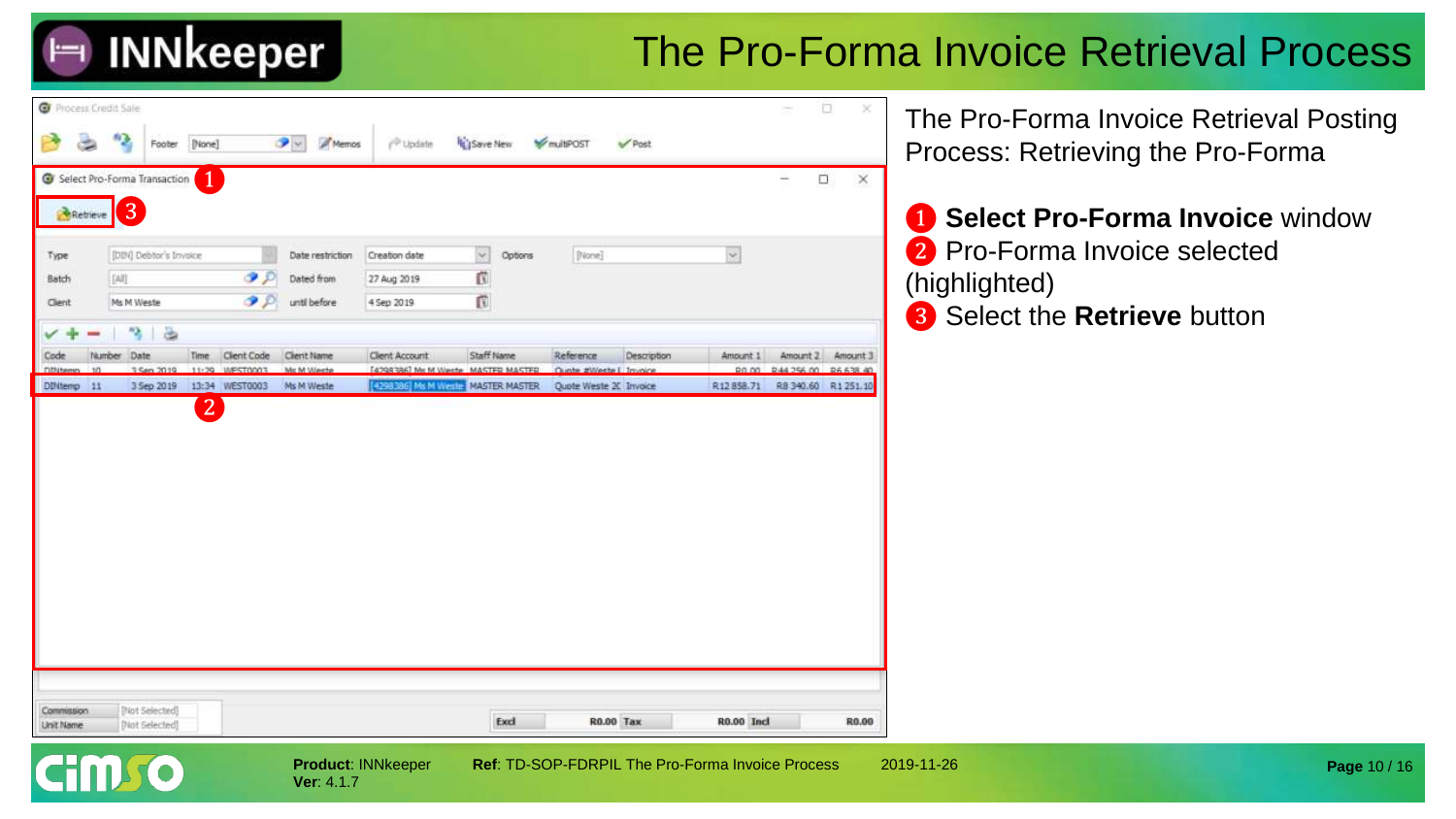### The Pro-Forma Invoice Retrieval Process

| T4298386] Ms M Weste<br>$\mathcal{D}$ v.<br>Date<br>[Today]<br>DIN Invoice<br>$\lambda$<br>Type<br>P<br>园<br>sir MAIN Imperial Palace Rooms<br>M.<br>Due<br>3-Sep 2019<br>WEST0003 / STMBRC2105<br>Location<br>Rayne Of Talent<br>5<br>Ms M Weste<br>[Default]<br>$\omega$<br>Reference Quote Weste 2019100<br>Store<br>13 Azalea Str<br>Old Alberton North<br>$\omega$<br>Staff<br>MASTO01S MASTER MASTER<br>TXN No<br>11<br>Alberton<br>Gauteng<br>$\omega$<br>Invoice No No Invoice Number<br>6<br>Line Items<br>Wedge<br>Add<br><b>Hill</b><br>Clear All<br>Foreign Currency (FC) Edits 2AR South African rand<br>Package<br>Scanning<br>Stock Price Stock Price (FC) Incl.<br>Stock Code<br><b>Description</b><br>Quantity Linit<br>Exclusive<br>Exdusive (FC)<br>Industre<br>Inclusive (FC) Ledger<br>Discount<br><b>CHAKE</b><br>Chakra Beads (Single s<br>R175.00<br>R175.00<br>10 Each<br>0<br>R1521.74<br>R1521.74<br>R1750.00<br>$\checkmark$<br>R1 750.00 MAIN Imperial<br>LWSJCLC750<br>Jc La Chanson 750ml<br>R69.00<br>R69.00<br>$\checkmark$<br>5 Bottle<br>R300.00<br>R300.00<br>R345.00<br>R345.00 MAIN Imperial<br>7<br><b>PLATTER</b><br>Meat & Salad Platter<br>R395.00<br>$\checkmark$<br>10 Plate<br>R3 434.78<br>R3 434.78<br>R3950.00<br>R3 950.00 MAIN Imperial<br>R395.00<br>Meat Platter<br><b>PLATEM</b><br>R125.00<br>R125.00<br>10 <sup>°</sup><br>Plate<br>O.<br>R1086.96<br>R1086.96<br>R1 250.00<br>R 1 250.00 MAIN Imperial<br>v<br><b>FMBILT</b><br>Meat Biltong<br>R0.00<br>100 KG<br>$\circ$<br>R0.00<br>R0.00 MAIN Imperial<br>R0.00<br>$\checkmark$<br>R0.00<br>R0.00<br>ō<br>PLATEC<br>Cheese Platter<br>R45.00<br>R45.00<br>5 Plate<br>R195.65<br>R195.65<br>R225.00<br>R225.00 MAIN Imperial<br>$\checkmark$<br>FUNCMO<br>Chocolate Mousse Calo<br>R78.00<br>o<br>R135.65<br>R135.65<br>R156.00<br>R156.00 MAIN Imperial<br>R78.00<br>$\checkmark$<br>2 Unit<br>Cup Cakes Variety<br><b>FUNPAC</b><br>R6.50<br>R6.50<br>100 Unit<br>٥<br>R565.22<br>R565.22<br>R650.00<br>R650.00 MAIN Imperial<br>$\mathbf{v}$<br>٥<br><b>ALACHECAK</b><br>Cheese Cake<br>R 10.35<br>2 Plate<br>R18.00<br>R18.00<br>R.20.70<br>R10.35<br>$\checkmark$<br>R.20.70 MAIN Imperial<br>LIOCOCOKE4 440ml Coke<br>R15.00<br>✓<br>50<br>Bottle<br>$\circ$<br>R652.17<br>R652.17<br>R750.00<br>R750.00 MAIN Imperial<br>R <sub>15.00</sub> |  | 3<br><b>Debtor Detail</b> |  |  | <b>Transaction Defaults</b> | 4 | <b>Transaction Detail</b> |  |                       |
|---------------------------------------------------------------------------------------------------------------------------------------------------------------------------------------------------------------------------------------------------------------------------------------------------------------------------------------------------------------------------------------------------------------------------------------------------------------------------------------------------------------------------------------------------------------------------------------------------------------------------------------------------------------------------------------------------------------------------------------------------------------------------------------------------------------------------------------------------------------------------------------------------------------------------------------------------------------------------------------------------------------------------------------------------------------------------------------------------------------------------------------------------------------------------------------------------------------------------------------------------------------------------------------------------------------------------------------------------------------------------------------------------------------------------------------------------------------------------------------------------------------------------------------------------------------------------------------------------------------------------------------------------------------------------------------------------------------------------------------------------------------------------------------------------------------------------------------------------------------------------------------------------------------------------------------------------------------------------------------------------------------------------------------------------------------------------------------------------------------------------------------------------------------------------------------------------------------------------------------------------------------------------------------------------------------------------------------------------------------|--|---------------------------|--|--|-----------------------------|---|---------------------------|--|-----------------------|
|                                                                                                                                                                                                                                                                                                                                                                                                                                                                                                                                                                                                                                                                                                                                                                                                                                                                                                                                                                                                                                                                                                                                                                                                                                                                                                                                                                                                                                                                                                                                                                                                                                                                                                                                                                                                                                                                                                                                                                                                                                                                                                                                                                                                                                                                                                                                                               |  |                           |  |  |                             |   |                           |  | 1 00:00               |
|                                                                                                                                                                                                                                                                                                                                                                                                                                                                                                                                                                                                                                                                                                                                                                                                                                                                                                                                                                                                                                                                                                                                                                                                                                                                                                                                                                                                                                                                                                                                                                                                                                                                                                                                                                                                                                                                                                                                                                                                                                                                                                                                                                                                                                                                                                                                                               |  |                           |  |  |                             |   |                           |  | 夕日                    |
|                                                                                                                                                                                                                                                                                                                                                                                                                                                                                                                                                                                                                                                                                                                                                                                                                                                                                                                                                                                                                                                                                                                                                                                                                                                                                                                                                                                                                                                                                                                                                                                                                                                                                                                                                                                                                                                                                                                                                                                                                                                                                                                                                                                                                                                                                                                                                               |  |                           |  |  |                             |   |                           |  |                       |
|                                                                                                                                                                                                                                                                                                                                                                                                                                                                                                                                                                                                                                                                                                                                                                                                                                                                                                                                                                                                                                                                                                                                                                                                                                                                                                                                                                                                                                                                                                                                                                                                                                                                                                                                                                                                                                                                                                                                                                                                                                                                                                                                                                                                                                                                                                                                                               |  |                           |  |  |                             |   |                           |  |                       |
|                                                                                                                                                                                                                                                                                                                                                                                                                                                                                                                                                                                                                                                                                                                                                                                                                                                                                                                                                                                                                                                                                                                                                                                                                                                                                                                                                                                                                                                                                                                                                                                                                                                                                                                                                                                                                                                                                                                                                                                                                                                                                                                                                                                                                                                                                                                                                               |  |                           |  |  |                             |   |                           |  |                       |
|                                                                                                                                                                                                                                                                                                                                                                                                                                                                                                                                                                                                                                                                                                                                                                                                                                                                                                                                                                                                                                                                                                                                                                                                                                                                                                                                                                                                                                                                                                                                                                                                                                                                                                                                                                                                                                                                                                                                                                                                                                                                                                                                                                                                                                                                                                                                                               |  |                           |  |  |                             |   |                           |  | ₽                     |
|                                                                                                                                                                                                                                                                                                                                                                                                                                                                                                                                                                                                                                                                                                                                                                                                                                                                                                                                                                                                                                                                                                                                                                                                                                                                                                                                                                                                                                                                                                                                                                                                                                                                                                                                                                                                                                                                                                                                                                                                                                                                                                                                                                                                                                                                                                                                                               |  |                           |  |  |                             |   |                           |  |                       |
|                                                                                                                                                                                                                                                                                                                                                                                                                                                                                                                                                                                                                                                                                                                                                                                                                                                                                                                                                                                                                                                                                                                                                                                                                                                                                                                                                                                                                                                                                                                                                                                                                                                                                                                                                                                                                                                                                                                                                                                                                                                                                                                                                                                                                                                                                                                                                               |  |                           |  |  |                             |   |                           |  |                       |
|                                                                                                                                                                                                                                                                                                                                                                                                                                                                                                                                                                                                                                                                                                                                                                                                                                                                                                                                                                                                                                                                                                                                                                                                                                                                                                                                                                                                                                                                                                                                                                                                                                                                                                                                                                                                                                                                                                                                                                                                                                                                                                                                                                                                                                                                                                                                                               |  |                           |  |  |                             |   |                           |  |                       |
|                                                                                                                                                                                                                                                                                                                                                                                                                                                                                                                                                                                                                                                                                                                                                                                                                                                                                                                                                                                                                                                                                                                                                                                                                                                                                                                                                                                                                                                                                                                                                                                                                                                                                                                                                                                                                                                                                                                                                                                                                                                                                                                                                                                                                                                                                                                                                               |  |                           |  |  |                             |   |                           |  |                       |
|                                                                                                                                                                                                                                                                                                                                                                                                                                                                                                                                                                                                                                                                                                                                                                                                                                                                                                                                                                                                                                                                                                                                                                                                                                                                                                                                                                                                                                                                                                                                                                                                                                                                                                                                                                                                                                                                                                                                                                                                                                                                                                                                                                                                                                                                                                                                                               |  |                           |  |  |                             |   |                           |  |                       |
|                                                                                                                                                                                                                                                                                                                                                                                                                                                                                                                                                                                                                                                                                                                                                                                                                                                                                                                                                                                                                                                                                                                                                                                                                                                                                                                                                                                                                                                                                                                                                                                                                                                                                                                                                                                                                                                                                                                                                                                                                                                                                                                                                                                                                                                                                                                                                               |  |                           |  |  |                             |   |                           |  |                       |
|                                                                                                                                                                                                                                                                                                                                                                                                                                                                                                                                                                                                                                                                                                                                                                                                                                                                                                                                                                                                                                                                                                                                                                                                                                                                                                                                                                                                                                                                                                                                                                                                                                                                                                                                                                                                                                                                                                                                                                                                                                                                                                                                                                                                                                                                                                                                                               |  |                           |  |  |                             |   |                           |  |                       |
|                                                                                                                                                                                                                                                                                                                                                                                                                                                                                                                                                                                                                                                                                                                                                                                                                                                                                                                                                                                                                                                                                                                                                                                                                                                                                                                                                                                                                                                                                                                                                                                                                                                                                                                                                                                                                                                                                                                                                                                                                                                                                                                                                                                                                                                                                                                                                               |  |                           |  |  |                             |   |                           |  |                       |
|                                                                                                                                                                                                                                                                                                                                                                                                                                                                                                                                                                                                                                                                                                                                                                                                                                                                                                                                                                                                                                                                                                                                                                                                                                                                                                                                                                                                                                                                                                                                                                                                                                                                                                                                                                                                                                                                                                                                                                                                                                                                                                                                                                                                                                                                                                                                                               |  |                           |  |  |                             |   |                           |  |                       |
|                                                                                                                                                                                                                                                                                                                                                                                                                                                                                                                                                                                                                                                                                                                                                                                                                                                                                                                                                                                                                                                                                                                                                                                                                                                                                                                                                                                                                                                                                                                                                                                                                                                                                                                                                                                                                                                                                                                                                                                                                                                                                                                                                                                                                                                                                                                                                               |  |                           |  |  |                             |   |                           |  |                       |
|                                                                                                                                                                                                                                                                                                                                                                                                                                                                                                                                                                                                                                                                                                                                                                                                                                                                                                                                                                                                                                                                                                                                                                                                                                                                                                                                                                                                                                                                                                                                                                                                                                                                                                                                                                                                                                                                                                                                                                                                                                                                                                                                                                                                                                                                                                                                                               |  |                           |  |  |                             |   |                           |  |                       |
|                                                                                                                                                                                                                                                                                                                                                                                                                                                                                                                                                                                                                                                                                                                                                                                                                                                                                                                                                                                                                                                                                                                                                                                                                                                                                                                                                                                                                                                                                                                                                                                                                                                                                                                                                                                                                                                                                                                                                                                                                                                                                                                                                                                                                                                                                                                                                               |  |                           |  |  |                             |   |                           |  |                       |
|                                                                                                                                                                                                                                                                                                                                                                                                                                                                                                                                                                                                                                                                                                                                                                                                                                                                                                                                                                                                                                                                                                                                                                                                                                                                                                                                                                                                                                                                                                                                                                                                                                                                                                                                                                                                                                                                                                                                                                                                                                                                                                                                                                                                                                                                                                                                                               |  |                           |  |  |                             |   |                           |  |                       |
| LICORYLEMOP Dry Lemon 440ml<br>R9.90<br>50 440mi Bottle 0<br>R430.43<br>R430.43<br>R495.00<br>R9.90<br>$\mathcal{M}$                                                                                                                                                                                                                                                                                                                                                                                                                                                                                                                                                                                                                                                                                                                                                                                                                                                                                                                                                                                                                                                                                                                                                                                                                                                                                                                                                                                                                                                                                                                                                                                                                                                                                                                                                                                                                                                                                                                                                                                                                                                                                                                                                                                                                                          |  |                           |  |  |                             |   |                           |  | R495.00 MAIN Imperial |
|                                                                                                                                                                                                                                                                                                                                                                                                                                                                                                                                                                                                                                                                                                                                                                                                                                                                                                                                                                                                                                                                                                                                                                                                                                                                                                                                                                                                                                                                                                                                                                                                                                                                                                                                                                                                                                                                                                                                                                                                                                                                                                                                                                                                                                                                                                                                                               |  |                           |  |  |                             |   |                           |  |                       |

The Pro-Forma Invoice Retrieval Posting Process:

- ❶ **Process Credit Sale** window
- ❷ **Account**
- ❸ **Debtor Details**
- ❹ **Transaction Defaults**
- ❺ **Transactions Details:** Reference remember to add a **Reference**
- ❻ **Add A New Item** (Green plus sign) button
- ❼ Item(s) are now reflecting in the **Line Items** grid
- ❽ Select the **Post** button

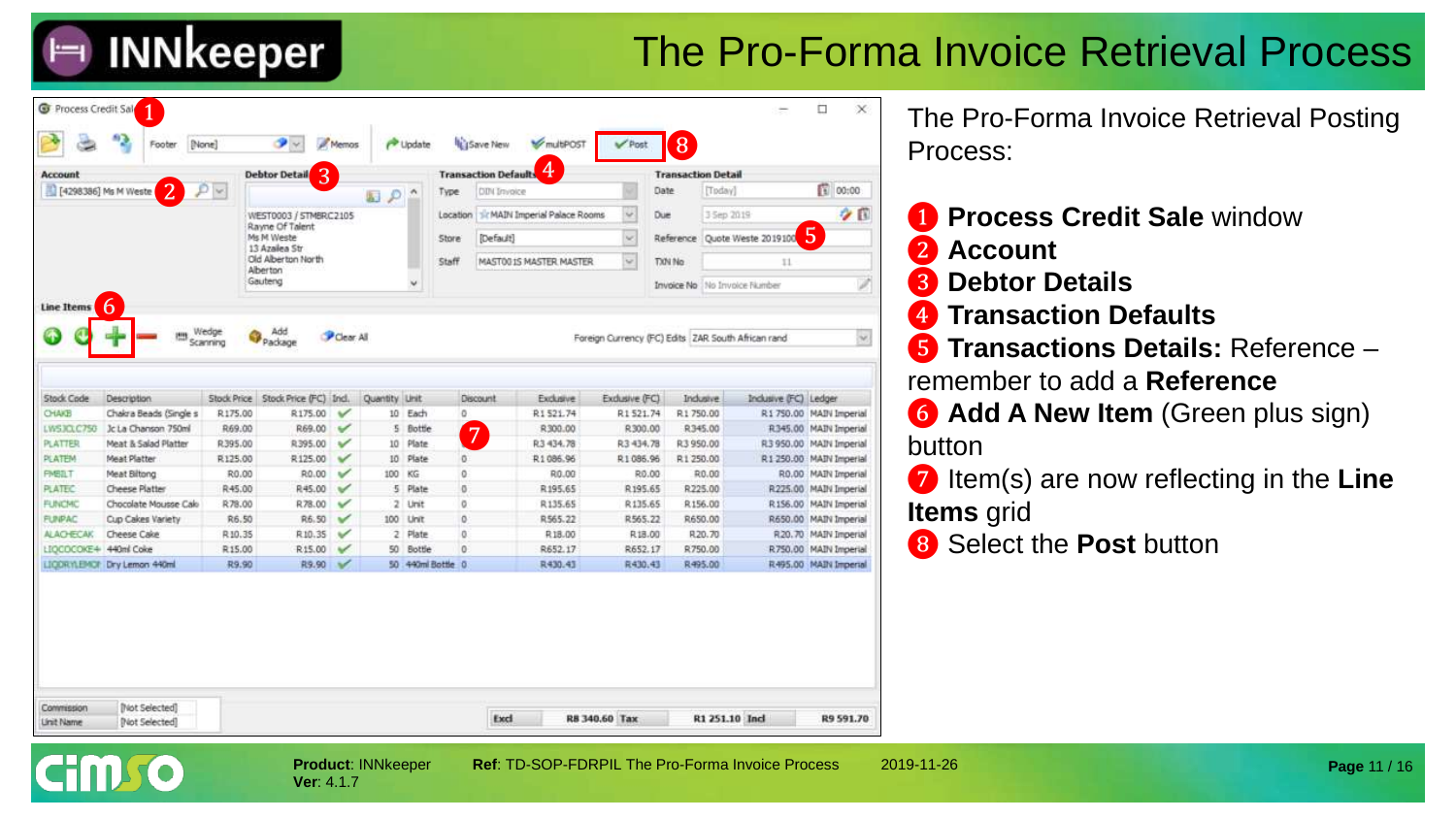**Cim o** 

### The Pro-Forma Invoice Retrieval Process

| <b>Account</b>                 |                                                |                   | <b>Debtor Detail</b>                |                         |     |                   |         | <b>Transaction Defaults</b> |                                                                                  |                    |        | <b>Transaction Detail</b>      |                                |                                                  |
|--------------------------------|------------------------------------------------|-------------------|-------------------------------------|-------------------------|-----|-------------------|---------|-----------------------------|----------------------------------------------------------------------------------|--------------------|--------|--------------------------------|--------------------------------|--------------------------------------------------|
| [4298386] Ms M Weste           |                                                | $\mathcal{P} =$   |                                     |                         | おりへ | Type              |         | DIN Invoice                 |                                                                                  |                    | Date   | [Today]                        |                                | ß<br>00:00                                       |
|                                |                                                |                   | WEST0003 / STMBRC2105               |                         |     |                   |         |                             | Location 12 MAIN Imperial Palace Rooms                                           | $\omega$           | Due    | 3 Sep 2019                     |                                | 夕日                                               |
|                                |                                                |                   | Rayne Of Talent<br>Ms M Weste       |                         |     | Store             |         | [Default]                   |                                                                                  | $\omega$           |        |                                | Reference Quote Weste 20191001 |                                                  |
|                                |                                                |                   | 13 Azalea Str<br>Old Alberton North |                         |     | Staff             |         |                             | MASTOO IS MASTER MASTER                                                          | $\omega$           | TXN No |                                | 11                             |                                                  |
|                                |                                                |                   | Alberton                            |                         |     |                   |         |                             |                                                                                  |                    |        |                                |                                |                                                  |
|                                |                                                |                   | Gauteng                             |                         |     | $\checkmark$      |         |                             |                                                                                  |                    |        | Invoice No   No Invoice Number |                                |                                                  |
| CHAKE                          | Chaira Beads (Single s)<br>Jc La Chanson 750ml | R175.00<br>R69.00 |                                     |                         |     |                   |         |                             | Transaction Updateable. Are you sure you still want to create a NEW transaction? |                    |        | R1750.00<br>R345.00            |                                | R1 750.00 MAIN Imperial<br>R345.00 MAIN Imperial |
| LWSJCLC750                     |                                                |                   |                                     |                         |     |                   |         |                             |                                                                                  |                    |        |                                |                                |                                                  |
| PLATTER                        | Meat & Salad Platter                           | R395.00           |                                     |                         |     |                   |         |                             |                                                                                  |                    | 商      | R3950.00                       |                                | R3 950.00 MAIN Imperial                          |
| <b>PLATEM</b>                  | <b>Meat Platter</b>                            | R125.00           |                                     |                         |     | W Yes             |         | X No.                       |                                                                                  |                    |        | R1 250.00                      |                                | R1 250.00 MAIN Imperial                          |
| <b>FMBILT</b>                  | Meat Biltong                                   | R.O.O.            |                                     |                         |     |                   |         |                             |                                                                                  |                    |        | R0.00                          |                                | RO.00 MAIN Imperial                              |
| PLATEC                         | Cheese Platter                                 | R45.00            | <b>R45.00</b>                       | v                       |     | 5 Plate           | O.      |                             | R195.65                                                                          | R195.65            |        | R225.00                        |                                | #225.00 MAIN Imperial                            |
| <b>FUNCHC</b><br><b>FUIPAC</b> | Chocolate Mousse Calo<br>Cup Cakes Variety     | R78.00<br>R.6.50  | R78.00<br>R6.50                     | ✓<br>$\checkmark$       | 100 | 2 Unit<br>Unit    | ö.<br>0 |                             | R135.65<br>R565.22                                                               | R135.65<br>R565.22 |        | R156.00<br>R650.00             |                                | R 156.00 MAIN Imperial<br>R650.00 MAIN Imperial  |
| <b>ALACHECAK</b>               | Cheese Cake                                    | R.10.35           | R <sub>10.35</sub>                  | v                       | 2   | Plate             | O.      |                             | R18.00                                                                           | R18.00             |        | R.20.70                        |                                | R.20.70 MAIN Imperial                            |
| LIOCOCOKE4 440ml Coke          |                                                | R:15.00           | R <sub>15.00</sub>                  | ✓                       | 50  | Bottle            | ō       |                             | R652.17                                                                          | R652.17            |        | R750.00                        |                                | R750.00 MAIN Imperial                            |
|                                | LICORYLEMON Dry Lemon 440ml                    | R9.90             | R9.90                               | $\overline{\mathbf{v}}$ |     | 50 440ml Bottle 0 |         |                             | R430.43                                                                          | R430.43            |        | <b>R495.00</b>                 |                                | R495.00 MAIN Imperial                            |

The **Confirmation** window, confirming the process of the update of the transaction. Select **Yes** to proceed

**Product**: INNkeeper **Ref**: TD-SOP-FDRPIL The Pro-Forma Invoice Process 2019-11-26 **Ver**: 4.1.7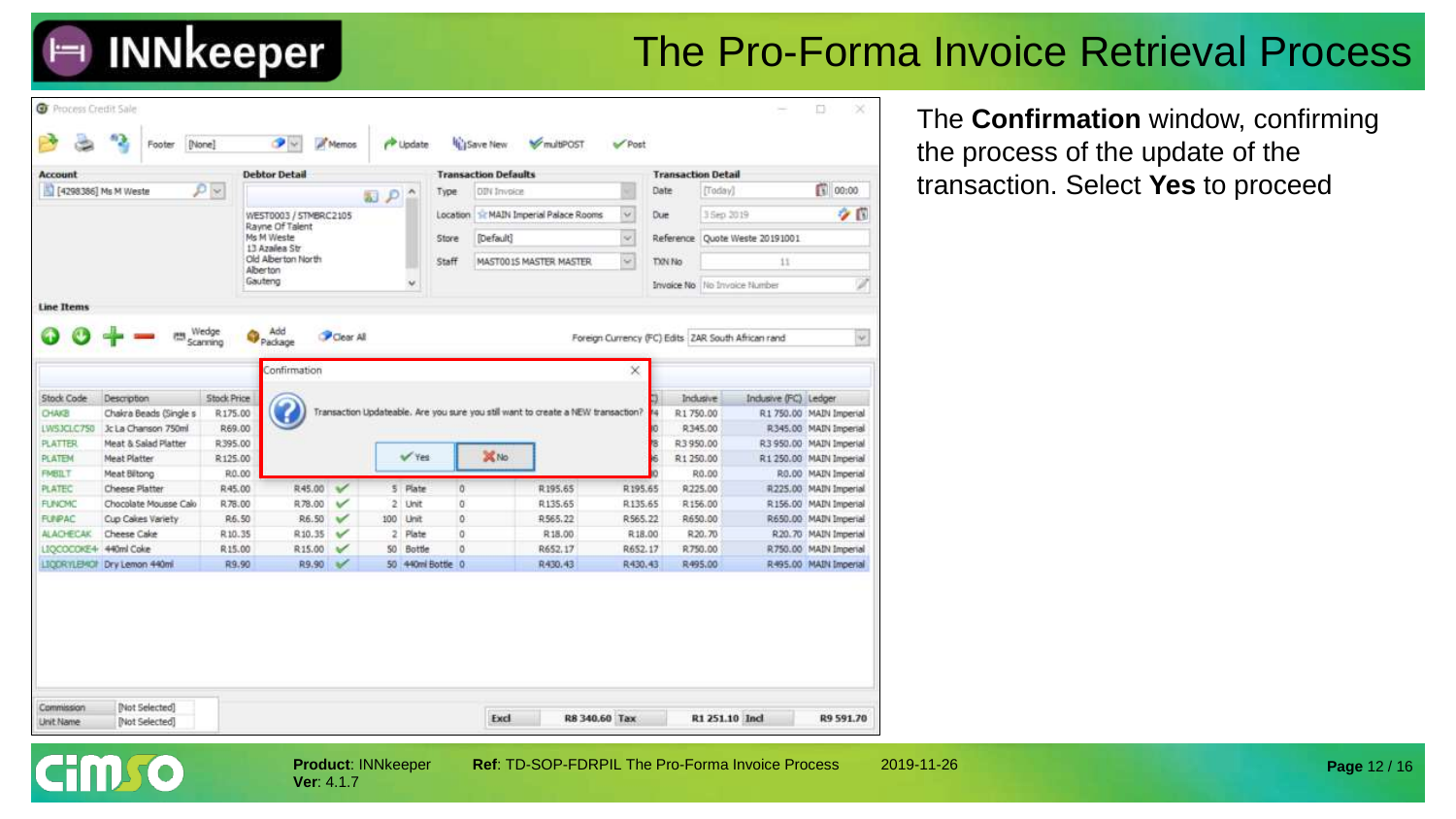### The Pro-Forma Invoice Retrieval Process

| <b>Account</b>        |                             |          | <b>Debtor Detail</b>                |                                               |                         |                         | <b>Transaction Defaults</b>                                      |         |                    | <b>Transaction Detail</b>                    |                 |                                |                         |
|-----------------------|-----------------------------|----------|-------------------------------------|-----------------------------------------------|-------------------------|-------------------------|------------------------------------------------------------------|---------|--------------------|----------------------------------------------|-----------------|--------------------------------|-------------------------|
| [4298386] Ms M Weste  |                             | $D -$    |                                     |                                               | $\sim$<br>国の            | Type                    | DDV-Trivoice                                                     |         |                    | Date                                         | [Today]         |                                | 1 00:00                 |
|                       |                             |          | WEST0003 / STMBRC2105               |                                               |                         |                         | Location 11: MAIN Imperial Palace Rooms                          |         | $\omega$           | Due                                          | 3 Sep 2019      |                                | クロ                      |
|                       |                             |          | Rayne Of Talent<br>Ms M Weste       |                                               |                         | Store                   | [Default]                                                        |         | se.                |                                              |                 | Reference Quote Weste 20191001 |                         |
|                       |                             |          | 13 Azalea Str<br>Old Alberton North |                                               |                         |                         |                                                                  |         | $\omega$           |                                              |                 |                                |                         |
|                       |                             |          | Alberton                            |                                               |                         | Staff                   | MAST0015 MASTER MASTER                                           |         |                    | TXN No                                       |                 | 11                             |                         |
|                       |                             |          | Gauteng                             | Confirm Transaction Post                      |                         | $\blacktriangleleft$    |                                                                  | ×       |                    | <b>Invoice No</b> No Invoice Number          |                 |                                |                         |
| <b>Line Items</b>     |                             |          |                                     | <b>Transaction Post Options</b>               |                         |                         |                                                                  |         |                    |                                              |                 |                                |                         |
|                       |                             | Wedge    | Add                                 |                                               |                         |                         | Please select the actions to be taken after posting the          |         |                    |                                              |                 |                                |                         |
|                       |                             | Scanning | Package                             |                                               |                         |                         | transaction by setting the options below. Confirm your choice by |         |                    | Currency (FC) Edits   ZAR South African rand |                 |                                | $\sim$                  |
|                       |                             |          |                                     | clicking the 'Post' button.<br><b>Actions</b> |                         |                         |                                                                  |         |                    |                                              |                 |                                |                         |
|                       |                             |          |                                     |                                               |                         |                         |                                                                  |         |                    |                                              |                 |                                |                         |
| <b>Stock Code</b>     | <b>Description</b>          |          | Stock Price Stock Price             | Print/Preview                                 |                         | Preview the transaction | $\overline{2}$                                                   |         | Exclusive (FC)     |                                              | <b>Indusive</b> | Indusive (FC) Ledger           |                         |
| CHAKE                 | Chakra Beads (Single s      | R175.00  | R <sub>17</sub>                     | Clearing                                      |                         | Print the transaction   |                                                                  |         | R1521.74           | R1750.00                                     |                 |                                | R1 750.00 MAIN Imperial |
| LWS3CLC750            | Jc La Chanson 750ml         | R69.00   | R6                                  | Output                                        | Preview the transaction |                         | Do not print or preview the transaction                          |         | R300.00            |                                              | R345.00         |                                | R345.00 MAIN Imperial   |
| <b>PLATTER</b>        | Meat & Salad Platter        | R395.00  | <b>R39</b>                          | Print Layout                                  | Standard A4 Layout      |                         |                                                                  |         | R3 434.78          | R3950.00                                     |                 |                                | R3 950.00 MAIN Imperial |
| <b>PLATEM</b>         | Meat Platter                | R125.00  | R12                                 |                                               |                         |                         |                                                                  |         | R1086.96           | R1 250.00                                    |                 |                                | R1 250.00 MAIN Imperial |
| FMBILT                | Meat Biltong                | R.O.O.   |                                     | Printer                                       | Lexomark                |                         | $\sim$<br>Copies                                                 | 1       |                    | R0.00                                        | R.G.00          |                                | R0.00 MAIN Imperial     |
| <b>PLATEC</b>         | <b>Cheese Platter</b>       | R45.00   | R                                   | Printer                                       |                         |                         | Copies                                                           | 3       | R195.65            |                                              | R225.00         |                                | R225.00 MAIN Imperial   |
| <b>FUNCMC</b>         | Chocolate Mousse Caki       | R.78.00  | R)                                  | #2                                            |                         |                         |                                                                  |         | R135.65            |                                              | R156.00         |                                | R 156.00 MAIN Imperial  |
| <b>FUNPAC</b>         | Cup Cakes Variety           | R6.50    |                                     |                                               |                         |                         |                                                                  | ×       | R565.22            |                                              | R650.00         |                                | R650.00 MAIN Imperial   |
| <b>ALACHECAK</b>      | Cheese Cake                 | R10.35   | R1                                  |                                               |                         | 3                       |                                                                  | Cancel  | R <sub>18.00</sub> |                                              | R20.70          |                                | R20.70 MAIN Imperial    |
| LIQCOCOKE4 440ml Coke |                             | R15.00   | R.                                  |                                               |                         |                         |                                                                  |         | R652.17            |                                              | R750.00         |                                | R750.00 MAIN Imperial   |
|                       | LICERYLEMCP Erv Lemon 440ml | R9.90    |                                     | R9.90 V                                       | 50 440ml Bottle 0       |                         |                                                                  | R430.43 | R430.43            |                                              | R495.08         |                                | R495.00 MAIN Imperial   |

**Ver**: 4.1.7

**Product**: INNkeeper **Ref**: TD-SOP-FDRPIL The Pro-Forma Invoice Process 2019-11-26

The Pro-Forma Invoice Retrieval Posting Process:

**1 Confirm Transaction Post window 2 Print/Preview**: It is recommended to select the Preview the transaction option <br>
<sup>3</sup> Select the **Post** button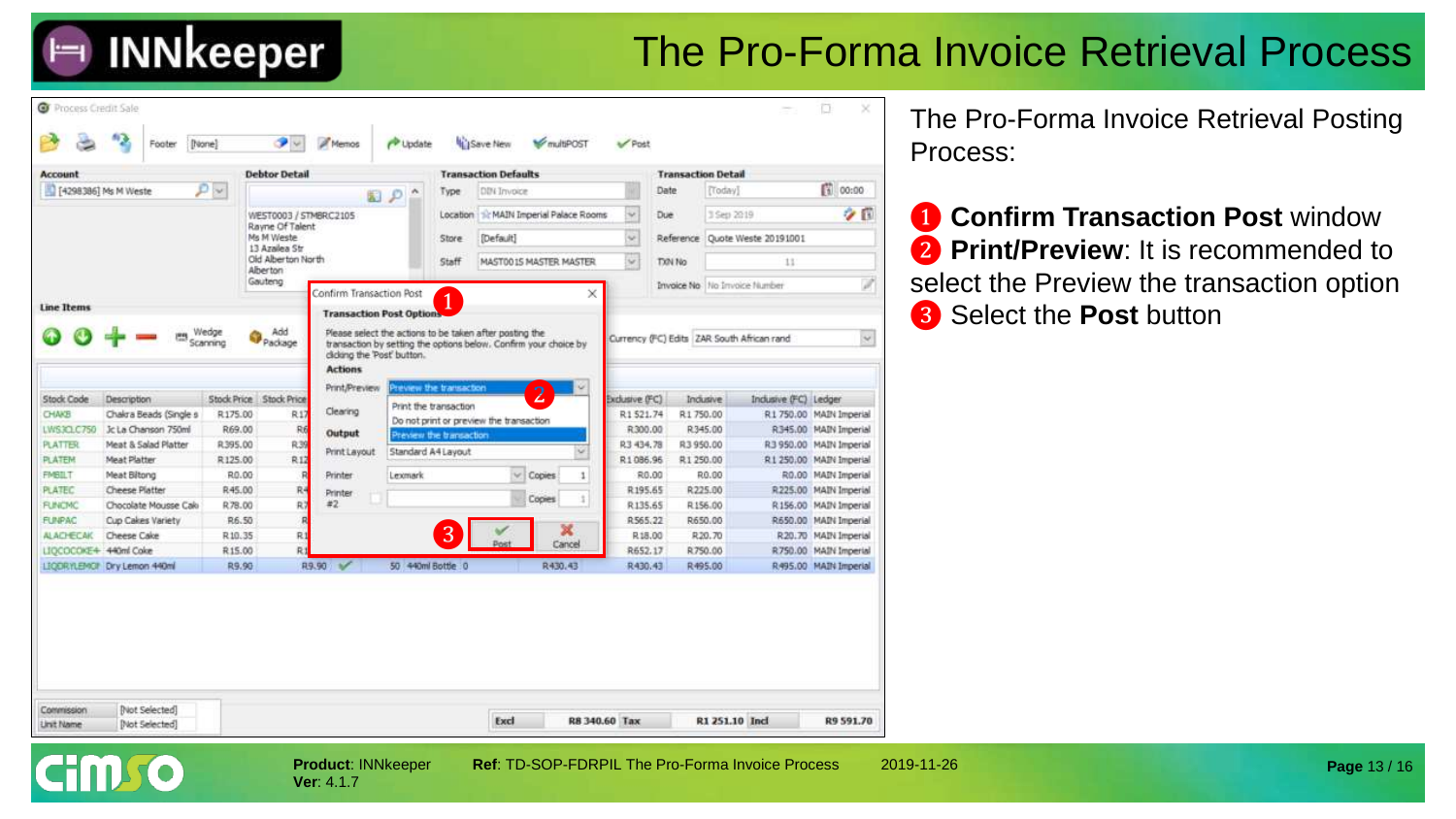

#### Print Preview

| Tax Invoice<br>DIN 10438<br>Document number<br>Ms M Weste<br>Document sale<br>Oescription<br><b>Invoice</b><br>Quote Vireste 2019/1001<br>Raterence<br>Locaton<br>Impertal Palace Rooms<br><b>Brock store</b><br>Main Stock Pool<br><b><i>MASTER MASTER</i></b><br><b>SUIT</b><br>Clert<br><b>Ms M Viveste</b><br>Client code<br><b>MAVIESTODOS</b><br>Member<br>STMBRC2105<br>Tax number<br>12545<br>Email<br>mikaddiwrting@jahoo.com<br>Unit Price<br>Code<br>Description<br>Ratenence<br>VAT<br>Quantity<br>Excluative<br><b>Inclusive</b><br><b>OVALL</b><br>19175.00<br>W1 821.74<br>P020.28<br>Rt 780.00<br><b>RROWUS</b><br>Chairs Seats (Single set)<br>Quitte Weste 20191001<br>10-Each<br><b>RRUNSJOLOTSO</b><br>JC La Chanson 750ml<br>Quite Viesle 20191001<br>7029.00<br>5 Botte<br>PC000.00<br>A46.00<br>P0145.00<br><b>RS15.22</b><br><b>RAPLATTER</b><br><b>Mast &amp; Salad Platter</b><br>Quote Wiesle 20191001<br>M395.00<br>10-Ptmt<br>R3 454.75<br>PI3 980.00<br><b>RADUATELY</b><br><b>Meat Platter</b><br>Quote Weeke 20191001<br>R128.00<br>R1-086.96<br>R163.04<br>PH 250.00<br>10 Plate<br>R0.00<br>70.00<br>A1.00<br>R0.00<br>RAPIJSLT<br><b>Meat Bittong</b><br>Quote Viessle 20191001<br>100.402<br><b>RAPLATEC</b><br><b>RA5.00</b><br>R195.68<br><b>F29.38</b><br>R225.00<br><b>Cheese Platter</b><br>Quote Wassle 20191001<br>6.Ptgse<br><b>M20.55</b><br><b>RAFLINOMO</b><br>Chocolale Nousse Cane<br>Quote Wieste 20191001<br><b>PTS.00</b><br>$2$ CHE<br>R135.68<br>R155.00<br><b>RAFLINIAC</b><br>98.85<br>A680.00<br>Quina Vilwate 20191001<br>100 LPR<br>R688.22<br><b>PS4.78</b><br>Cup Calves Vanety<br>RAKLAD BOAY ONese Calls<br>Quite Weels 2019/001<br><b>M10.00</b><br>92.70<br>R25.70<br><b>R10.35</b><br>2 Piate<br>RAUGOODICAL 440m COA<br>Quite Vieus 20191001<br>P15.00<br>50 Botte<br>R662.17<br>P27.83<br>R750.00<br>RAUGORYLENO Dy Lenon HOM<br><b>R64.57</b><br>R495.00<br>Quote Villette 2019/001<br><b>PO 30</b><br>50 x 440m Sottes<br>R430.43<br>10640 | (Type search text here)<br>$1 + 12$ | 100% | <b>SE 6</b> |  |                   |                 | a.               | DPDF (Portable Document Format) v |  |
|------------------------------------------------------------------------------------------------------------------------------------------------------------------------------------------------------------------------------------------------------------------------------------------------------------------------------------------------------------------------------------------------------------------------------------------------------------------------------------------------------------------------------------------------------------------------------------------------------------------------------------------------------------------------------------------------------------------------------------------------------------------------------------------------------------------------------------------------------------------------------------------------------------------------------------------------------------------------------------------------------------------------------------------------------------------------------------------------------------------------------------------------------------------------------------------------------------------------------------------------------------------------------------------------------------------------------------------------------------------------------------------------------------------------------------------------------------------------------------------------------------------------------------------------------------------------------------------------------------------------------------------------------------------------------------------------------------------------------------------------------------------------------------------------------------------------------------------------------------------------------------------------------------------------------------------------------------------------------------------------------------------|-------------------------------------|------|-------------|--|-------------------|-----------------|------------------|-----------------------------------|--|
|                                                                                                                                                                                                                                                                                                                                                                                                                                                                                                                                                                                                                                                                                                                                                                                                                                                                                                                                                                                                                                                                                                                                                                                                                                                                                                                                                                                                                                                                                                                                                                                                                                                                                                                                                                                                                                                                                                                                                                                                                  |                                     |      |             |  |                   |                 |                  |                                   |  |
|                                                                                                                                                                                                                                                                                                                                                                                                                                                                                                                                                                                                                                                                                                                                                                                                                                                                                                                                                                                                                                                                                                                                                                                                                                                                                                                                                                                                                                                                                                                                                                                                                                                                                                                                                                                                                                                                                                                                                                                                                  |                                     |      |             |  |                   |                 |                  |                                   |  |
|                                                                                                                                                                                                                                                                                                                                                                                                                                                                                                                                                                                                                                                                                                                                                                                                                                                                                                                                                                                                                                                                                                                                                                                                                                                                                                                                                                                                                                                                                                                                                                                                                                                                                                                                                                                                                                                                                                                                                                                                                  |                                     |      |             |  |                   |                 |                  |                                   |  |
|                                                                                                                                                                                                                                                                                                                                                                                                                                                                                                                                                                                                                                                                                                                                                                                                                                                                                                                                                                                                                                                                                                                                                                                                                                                                                                                                                                                                                                                                                                                                                                                                                                                                                                                                                                                                                                                                                                                                                                                                                  |                                     |      |             |  |                   |                 |                  |                                   |  |
|                                                                                                                                                                                                                                                                                                                                                                                                                                                                                                                                                                                                                                                                                                                                                                                                                                                                                                                                                                                                                                                                                                                                                                                                                                                                                                                                                                                                                                                                                                                                                                                                                                                                                                                                                                                                                                                                                                                                                                                                                  |                                     |      |             |  |                   |                 |                  |                                   |  |
|                                                                                                                                                                                                                                                                                                                                                                                                                                                                                                                                                                                                                                                                                                                                                                                                                                                                                                                                                                                                                                                                                                                                                                                                                                                                                                                                                                                                                                                                                                                                                                                                                                                                                                                                                                                                                                                                                                                                                                                                                  |                                     |      |             |  |                   |                 |                  |                                   |  |
|                                                                                                                                                                                                                                                                                                                                                                                                                                                                                                                                                                                                                                                                                                                                                                                                                                                                                                                                                                                                                                                                                                                                                                                                                                                                                                                                                                                                                                                                                                                                                                                                                                                                                                                                                                                                                                                                                                                                                                                                                  |                                     |      |             |  |                   |                 |                  |                                   |  |
|                                                                                                                                                                                                                                                                                                                                                                                                                                                                                                                                                                                                                                                                                                                                                                                                                                                                                                                                                                                                                                                                                                                                                                                                                                                                                                                                                                                                                                                                                                                                                                                                                                                                                                                                                                                                                                                                                                                                                                                                                  |                                     |      |             |  |                   |                 |                  |                                   |  |
|                                                                                                                                                                                                                                                                                                                                                                                                                                                                                                                                                                                                                                                                                                                                                                                                                                                                                                                                                                                                                                                                                                                                                                                                                                                                                                                                                                                                                                                                                                                                                                                                                                                                                                                                                                                                                                                                                                                                                                                                                  |                                     |      |             |  |                   |                 |                  |                                   |  |
|                                                                                                                                                                                                                                                                                                                                                                                                                                                                                                                                                                                                                                                                                                                                                                                                                                                                                                                                                                                                                                                                                                                                                                                                                                                                                                                                                                                                                                                                                                                                                                                                                                                                                                                                                                                                                                                                                                                                                                                                                  |                                     |      |             |  |                   |                 |                  |                                   |  |
|                                                                                                                                                                                                                                                                                                                                                                                                                                                                                                                                                                                                                                                                                                                                                                                                                                                                                                                                                                                                                                                                                                                                                                                                                                                                                                                                                                                                                                                                                                                                                                                                                                                                                                                                                                                                                                                                                                                                                                                                                  |                                     |      |             |  |                   |                 |                  |                                   |  |
|                                                                                                                                                                                                                                                                                                                                                                                                                                                                                                                                                                                                                                                                                                                                                                                                                                                                                                                                                                                                                                                                                                                                                                                                                                                                                                                                                                                                                                                                                                                                                                                                                                                                                                                                                                                                                                                                                                                                                                                                                  |                                     |      |             |  |                   |                 |                  |                                   |  |
|                                                                                                                                                                                                                                                                                                                                                                                                                                                                                                                                                                                                                                                                                                                                                                                                                                                                                                                                                                                                                                                                                                                                                                                                                                                                                                                                                                                                                                                                                                                                                                                                                                                                                                                                                                                                                                                                                                                                                                                                                  |                                     |      |             |  |                   |                 |                  |                                   |  |
|                                                                                                                                                                                                                                                                                                                                                                                                                                                                                                                                                                                                                                                                                                                                                                                                                                                                                                                                                                                                                                                                                                                                                                                                                                                                                                                                                                                                                                                                                                                                                                                                                                                                                                                                                                                                                                                                                                                                                                                                                  |                                     |      |             |  |                   |                 |                  |                                   |  |
|                                                                                                                                                                                                                                                                                                                                                                                                                                                                                                                                                                                                                                                                                                                                                                                                                                                                                                                                                                                                                                                                                                                                                                                                                                                                                                                                                                                                                                                                                                                                                                                                                                                                                                                                                                                                                                                                                                                                                                                                                  | Totals                              |      |             |  | <b>PIS 340.68</b> | <b>R1251.10</b> | <b>RS-591.70</b> |                                   |  |
|                                                                                                                                                                                                                                                                                                                                                                                                                                                                                                                                                                                                                                                                                                                                                                                                                                                                                                                                                                                                                                                                                                                                                                                                                                                                                                                                                                                                                                                                                                                                                                                                                                                                                                                                                                                                                                                                                                                                                                                                                  |                                     |      |             |  | <b>Subtotal</b>   |                 | R8 340-60        |                                   |  |
|                                                                                                                                                                                                                                                                                                                                                                                                                                                                                                                                                                                                                                                                                                                                                                                                                                                                                                                                                                                                                                                                                                                                                                                                                                                                                                                                                                                                                                                                                                                                                                                                                                                                                                                                                                                                                                                                                                                                                                                                                  |                                     |      |             |  | <b>UAT</b>        |                 | <b>M1 281 10</b> |                                   |  |
|                                                                                                                                                                                                                                                                                                                                                                                                                                                                                                                                                                                                                                                                                                                                                                                                                                                                                                                                                                                                                                                                                                                                                                                                                                                                                                                                                                                                                                                                                                                                                                                                                                                                                                                                                                                                                                                                                                                                                                                                                  |                                     |      |             |  |                   |                 | RS 691.70        |                                   |  |

The **Print Preview**: you are able to **Print**, **Save**, **Fax** or **Email** the invoice



**Ver**: 4.1.7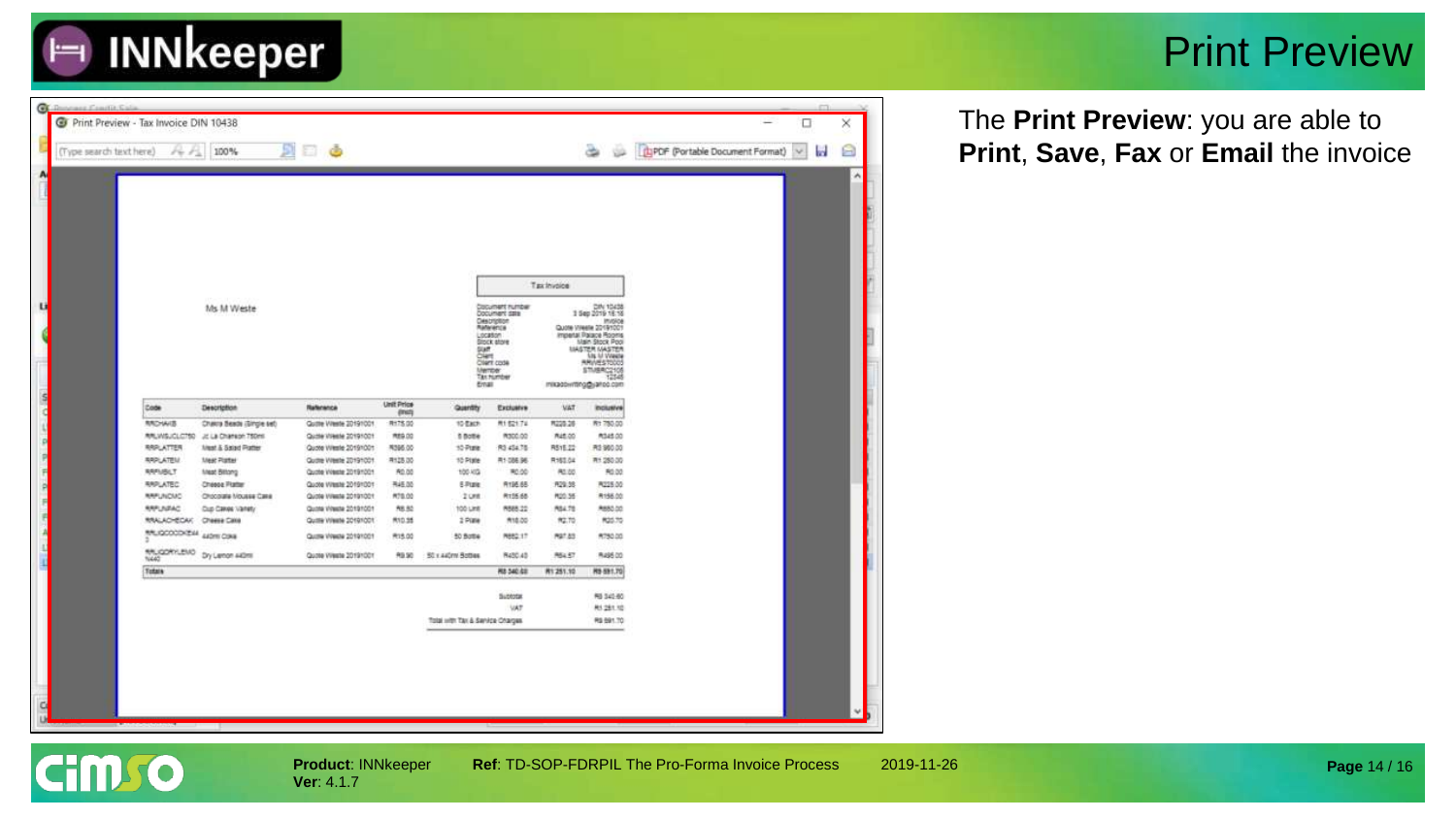

### The Posted Invoice [DIN]

The **Information** window, confirming the transaction has successfully posted.

| Account               |                             |              | <b>Debtor Detail</b>           |                       |             |           |                   | <b>Transaction Defaults</b>         |         |               | <b>Transaction Detail</b> |            |                                                    |                          |
|-----------------------|-----------------------------|--------------|--------------------------------|-----------------------|-------------|-----------|-------------------|-------------------------------------|---------|---------------|---------------------------|------------|----------------------------------------------------|--------------------------|
| [4298386] Ms M Weste  |                             | $P$ $\times$ |                                |                       | 国戸へ         |           | Type              | <b>DIN Invoice</b>                  |         |               | Date                      | [Today]    |                                                    | 1 00:00                  |
|                       |                             |              | WEST0003 / STMBRC2105          |                       |             |           | Location          | 12 MAIN Imperial Palace Rooms       |         | $\omega$      | Due                       | 3 Sep 2019 |                                                    | 夕日                       |
|                       |                             |              | Rayne Of Talent<br>Ms M Weste  |                       |             |           | Store             | [Default]                           |         | $\sim$        |                           |            | Reference Quote Weste 20191001                     |                          |
|                       |                             |              | 13 Azalea Str                  |                       |             |           |                   |                                     |         |               |                           |            |                                                    |                          |
|                       |                             |              | Old Alberton North<br>Alberton |                       |             |           | Staff             | MASTO01S MASTER MASTER.             |         | $\omega$      | <b>TXIN No</b>            |            | 11                                                 |                          |
|                       |                             |              | Gauteno                        |                       |             | $\sim$    |                   |                                     |         |               |                           |            | <b>Invoice No</b> No Invoice Number                |                          |
| <b>Line Items</b>     |                             |              |                                |                       |             |           |                   |                                     |         |               |                           |            |                                                    |                          |
|                       |                             |              |                                |                       |             |           |                   |                                     |         |               |                           |            |                                                    |                          |
|                       | 85                          | Wedge        | Add                            | Clear All             |             |           |                   |                                     |         |               |                           |            | Foreign Currency (FC) Edits ZAR South African rand | $\sim$                   |
|                       |                             | Scanning     | Package                        |                       |             |           |                   |                                     |         |               |                           |            |                                                    |                          |
|                       |                             |              |                                |                       | Information |           |                   | $\times$                            |         |               |                           |            |                                                    |                          |
|                       |                             |              |                                |                       |             |           |                   |                                     |         |               |                           |            |                                                    |                          |
| Stock Code            | Description                 | Stock Price  | Stock Price (FC) Ind.          |                       |             |           |                   |                                     | dusive  | Exdusive (FC) |                           | Indusive   | Indusive (FC) Ledger                               |                          |
| CHAKE                 | Chakra Beads (Single s      | R175.00      | R175.00                        | $\checkmark$          |             |           |                   | Transaction has been posted. 521.74 |         | R1521.74      | R1750.00                  |            |                                                    | R1 750.00 MAIN Imperial  |
| LWS3CLC750            | Jc La Chanson 750ml         | R69.00       | R69.00                         | $\mathbf{v}^{\prime}$ |             |           |                   |                                     | 300.00  | R300.00       |                           | R345.00    |                                                    | R345.00 MAIN Imperial    |
| <b>PLATTER</b>        | Meat & Salad Platter        | R395.00      | R395.00                        | $\checkmark$          |             |           |                   |                                     | 434.78  | R3 434.78     | R3950.00                  |            |                                                    | R.3 950.00 MAIN Imperial |
| PLATEM                | Meat Platter                | R125.00      | R125.00                        | ✓                     |             |           | <b>VOK</b>        |                                     | 086.96  | R1086.96      | R1-250.00                 |            |                                                    | R1 250.00 MAIN Imperial  |
| <b>FMBRT</b>          | Meat Biltong                | R0.00        | R0.00                          | $\checkmark$          |             |           |                   |                                     | R.D.00  |               | R0.00                     | R0.00      |                                                    | RO.00 MAIN Imperial      |
| <b>PLATEC</b>         | Cheese Platter              | R45.00       | R45.00                         | ✓                     |             | 5 Plate   | $\ddot{\rm{o}}$   |                                     | R195.65 | R195.65       |                           | R225.00    |                                                    | R225.00 MAIN Imperial    |
| <b>FUNCMC</b>         | Chocolate Mousse Caki       | R78.00       | R.78.00                        | v                     |             | 2 Unit    | 0                 |                                     | R135.65 | R135.65       |                           | R156.00    |                                                    | R156.00 MAIN Imperial    |
| <b>FUNPAC</b>         | Cup Cakes Variety           | R.6.50       | R6.50                          | v                     |             | 100 Unit  | ö                 |                                     | R565.22 | R.565.22      |                           | R650.00    |                                                    | R650.00 MAIN Imperial    |
| <b>ALACHECAK</b>      | Cheese Cake                 | R10.35       | R 10.35                        | v                     |             | 2 Plate   | ö                 |                                     | R18.00  | R18.00        |                           | R.20.70    |                                                    | R.20.70 MAIN Imperial    |
| LIQCOCOKE4 440ml Coke |                             | R.15.00      | R15.00                         | $\checkmark$          |             | 50 Bottle | $\circ$           |                                     | R652.17 | R652.17       |                           | R750.00    |                                                    | R750.00 MAIN Imperial    |
|                       | LIQDRYLEMOF Dry Lemon 440ml | R9.90        | R9.90                          | $\mathcal{C}$         |             |           | 50 440ml Bottle 0 |                                     | R430.43 | R430.43       |                           | R495.00    |                                                    | R495.00 MAIN Imperial    |

**Ver**: 4.1.7